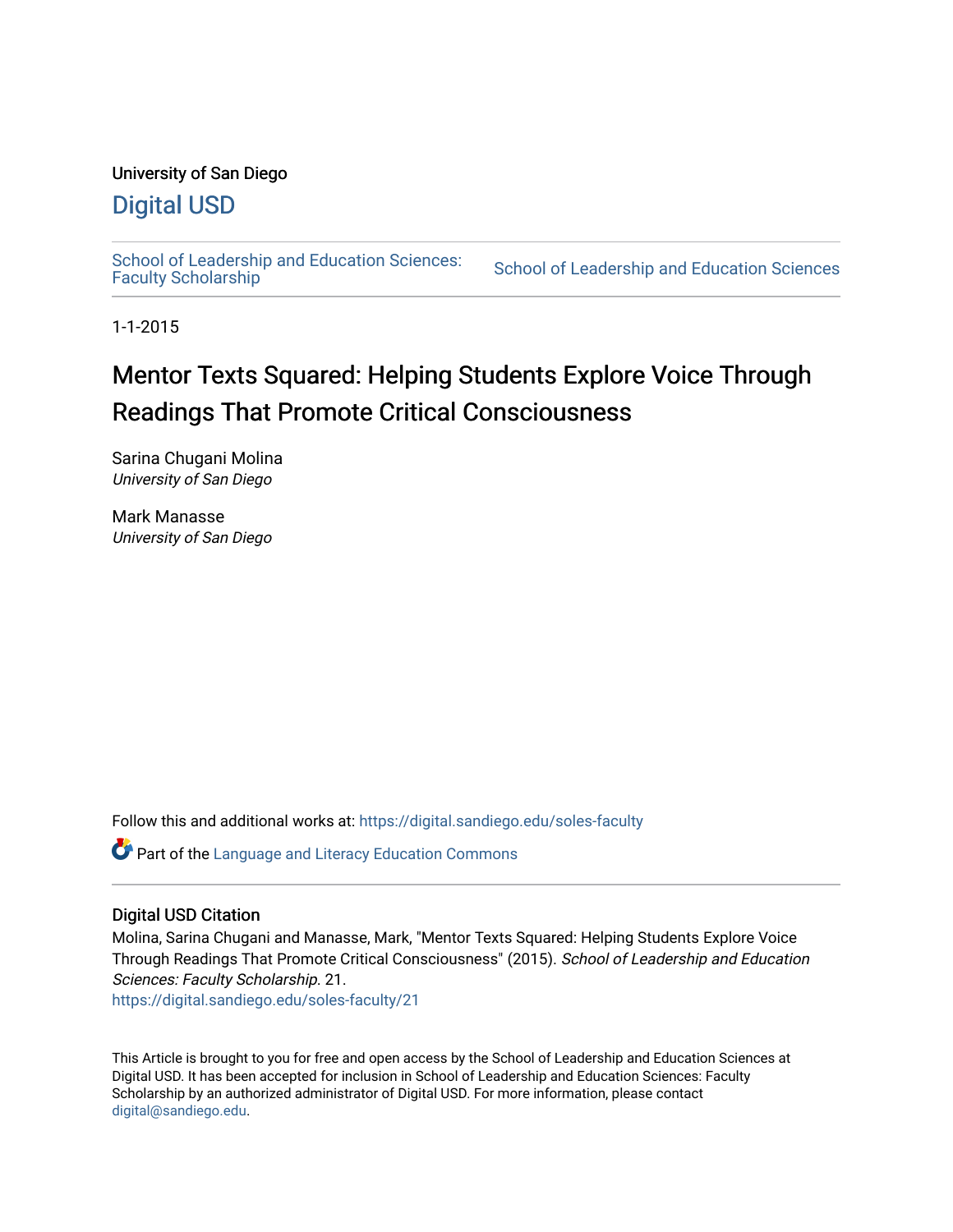

The

**SARINA CHUGANI MOLINA** *University of San Diego* **MARK MANASSE** *San Diego Miramar College*

## **Mentor Texts Squared: Helping Students Explore Voice Through Readings That Promote Critical Consciousness**

**Much research has been conducted documenting the reading and writing challenges students in precollege courses face (Crosby, 2007; Masterson, 2007). Some colleges label these courses "developmental," "remedial," or "basic**  skills" courses. These "developmental" students comprise **both US-born and immigrant pupils from culturally, linguistically, and economically diverse backgrounds (Rob**erge, Siegal, & Harklau, 2009) and are often institutionally marginalized (Blumenthal, 2002), leaving them often **underprepared when matriculating into credit-bearing college-level courses (Roberge, 2009). In this article, we report on a case study where a community college ESOL (English for Speakers of Other Languages) instructor and three faculty members at a local university worked collaboratively on developing resources to support his struggling readers through leveled, culturally responsive texts. We share a unique approach to mentor texts, employing them both as exemplars for developing reading and writ**ing skills, and also as a means to support avenues for find**ing "voice."**

## **Introduction**

Precollege, or students often labeled as "basic skills," in California community colleges represent students from a variety of different linguistic and cultural backgrounds, and they often struggle in finding success in th nia community colleges represent students from a variety of different linguistic and cultural backgrounds, and they often struggle in finding success in their community college course work (Blumenthal, 2002; Cox, 2009; Rose, 2012). This can be a result of community college instructors' misunderstanding the depth of their students' academic abilities, and/or the students misunderstanding what is expected of them in a collegiate setting (Cox, 2009). Addition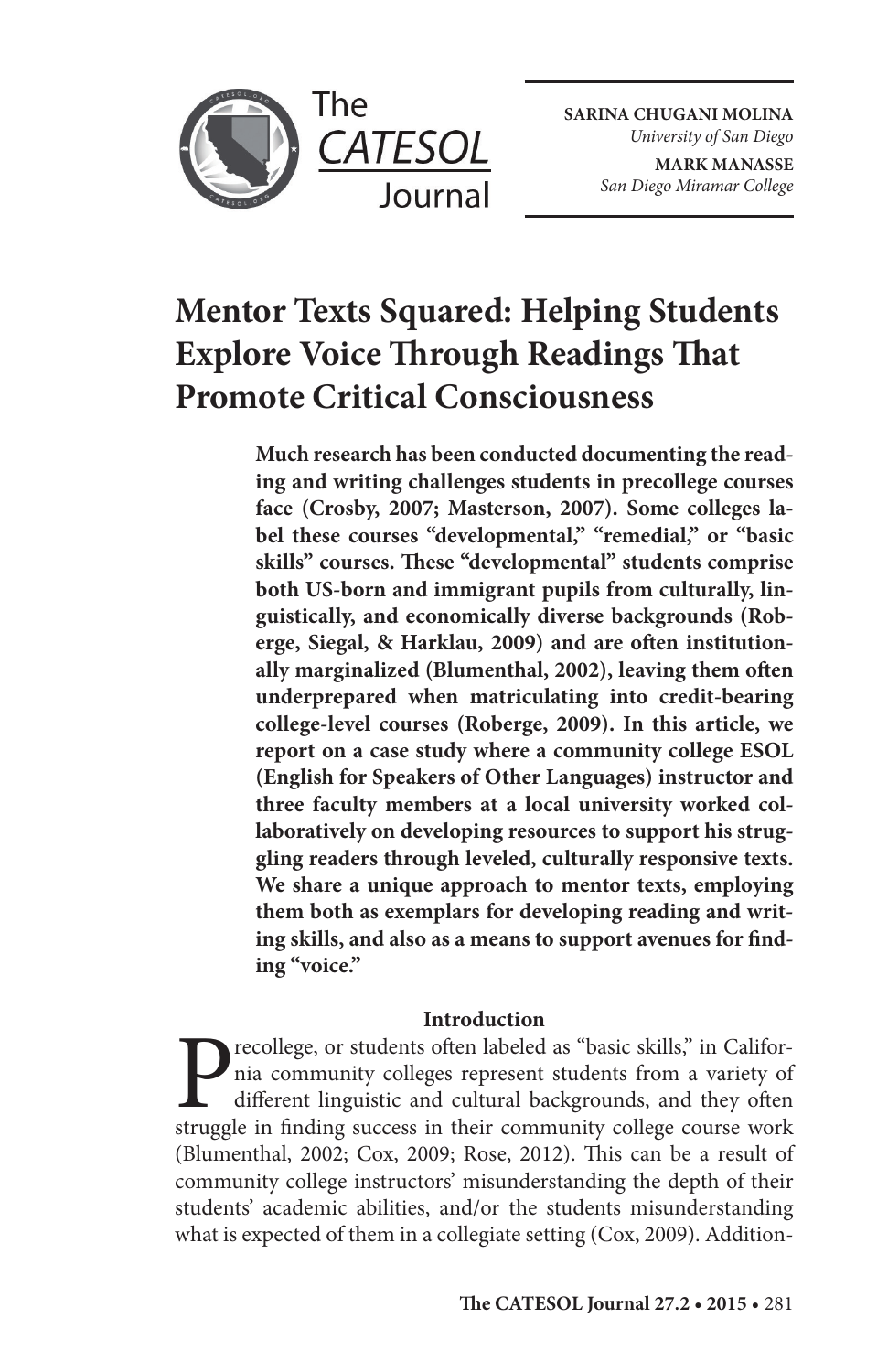ally, the varied backgrounds of these precollege students often render them powerless, not knowing how to navigate or "bridge" the courses in the community college system. We find that even in the initial stages of the community college experience, introducing students to mentor texts that not only model the English skills they wish to hone, but also speak to their experiences, may be an important step to support them in crafting their own voices as they navigate the academic system.

Rose (2005, 2012) believes that when one becomes cognizant of the power of employing voice, and is able to speak for oneself, the potential for success in academia and society is much more likely. Unfortunately, finding voice in a culture and language that they may still be mastering can be challenging for many ESOL students. Consequently, basic skills instructors appear to not only "need to help students establish their own voices, but to coach those voices to be heard *clearly* [emphasis added] in the larger society" (Delpit, 1988, p. 296). In our case, this would mean providing explicit instruction on oral and written communication, but at the same time, helping them share their voices so that their intended meanings can be heard and understood.

In this vein, we piloted a process we called Mentor Text Squared (Mentor Text<sup>2</sup>). We used leveled readings from blogs posted by Mike Rose, a renowned proponent of student equity and student voice, where the readings served as mentorship on two levels. On one level, the readings provided access to an authentic text in English that could help these ESL students improve their reading and writing abilities. On another level, these mentor texts also provided examples of agency and voice we hoped could in turn support student self-efficacy. To provide students with readings that they can connect to through the process of bridging has been long supported by the literature on English language teaching in the content areas. Bridging includes both the connections to previous learning but also to background experiences. This twofold purpose of bridging also supports the implementation of the mentor texts**,** which served both in the capacity of providing models of writing students can approximate, while at the same time allowing students to find critical connections with the readings and their own personal journeys as community college students.

In this article, we report on a case study conducted by a team of researchers from a university in Southern California and an ESOL instructor at a community college. The goal was to improve the social, cultural, and educational relevance of the materials presented to these students (Kumaravadivelu, 2008) via leveled, culturally responsive texts integrating authentic dialogues in an attempt to support students in exploring their voices as second language students in the commu-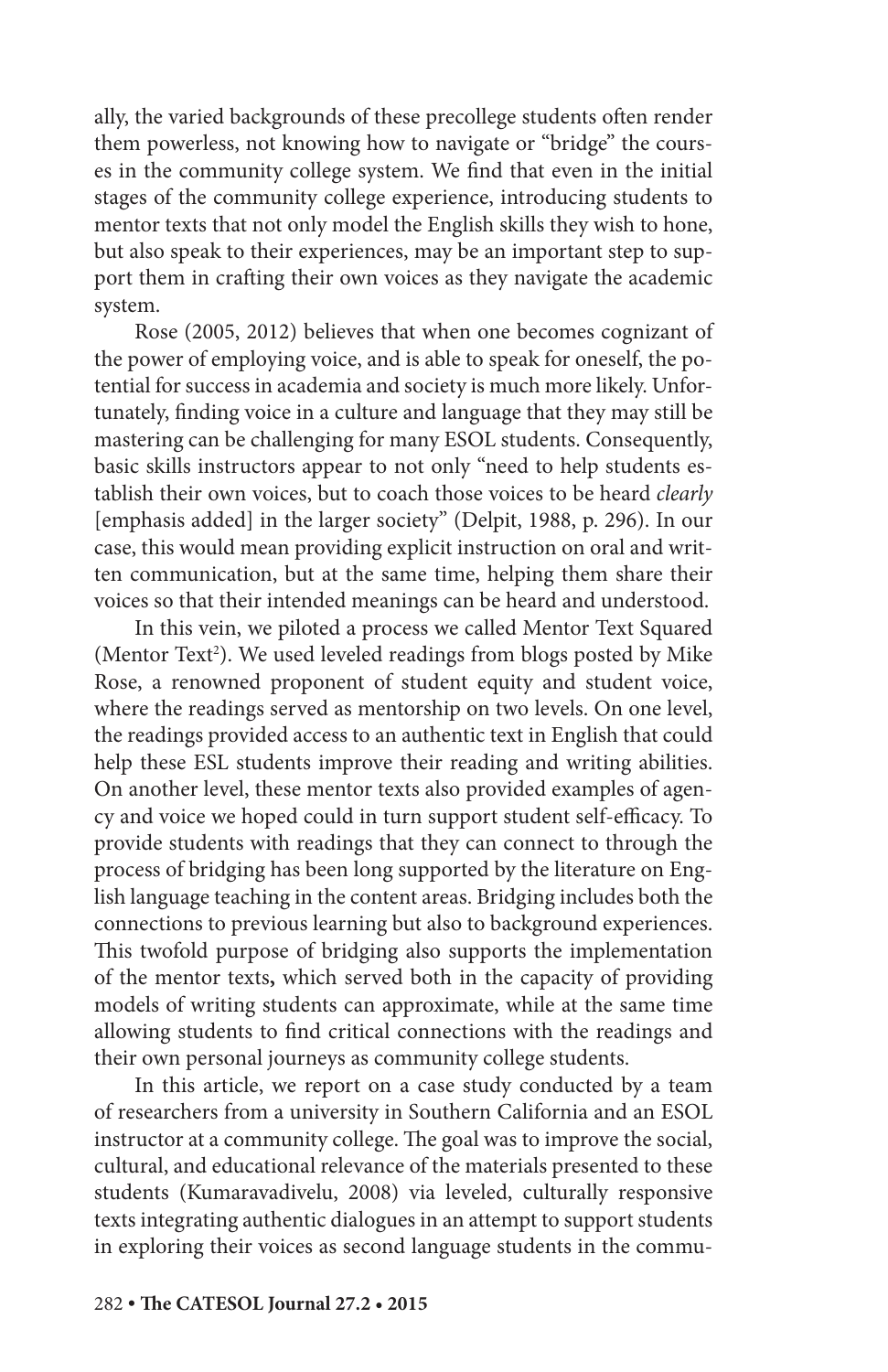nity college system. Recognizing the complexity of such an endeavor, we do not propose a solution to long-standing systemic issues in the community college sector, but we share some mediation tools used within one classroom to guide instruction so as to support students to be able to critically reflect on their own place within the community college sector and explore ways in which to share their voices in the English language.

#### **Literature Review**

In the following section, we first provide a contextual understanding of the ESOL classroom within the community college system and some of the challenges experienced by ESOL students within this system. Then, we share some approaches in which ESOL instructors can support these students in improving their academic skills through the use of authentic readings that shed light on their particular experiences and challenges in hopes that they can identify with the readings and express their own voices as they navigate through these challenges.

## *The "Nontraditional" Student Within the Community College System*

Every year in California, 70-80% of first-time college students arrive at community colleges, the most common choice for higher education for low-income students, often lacking in the foundational skills in reading, writing, math, language, learning, and study skills necessary to succeed in college-level work (Illowsky, 2008; Marcott, Bailey, Borkoski, & Kienzl, 2005; Melguizo, Hagedorn, & Cypers, 2008; Rose, 2012). These institutions serve these "nontraditional" students who may be adults returning to school with families, jobs, and/or children to improve their work prospects or simply to further their learning, who may have not received a strong academic grounding in their previous educational experiences, and/or could be considered English learners (including immigrants, those raised in this country, and international students). These students are classified as "basic skills" students and are often institutionally marginalized, underserved, or hampered by a lack of collegiate know-how to navigate their community college education (Blumenthal, 2002; Cox, 2009; Rose, 2012).

#### *The Classroom Context: Experiences of Cognitive Dissonance*

The structural barriers often make it challenging for students to matriculate successfully and in a reasonable amount of time to creditbearing courses, only to feel underprepared to meet the expectations within these courses. They also often experience a sense of fear in approaching their instructors to understand course expectations (Cox, 2009). In addition, the readings in these classes do not often speak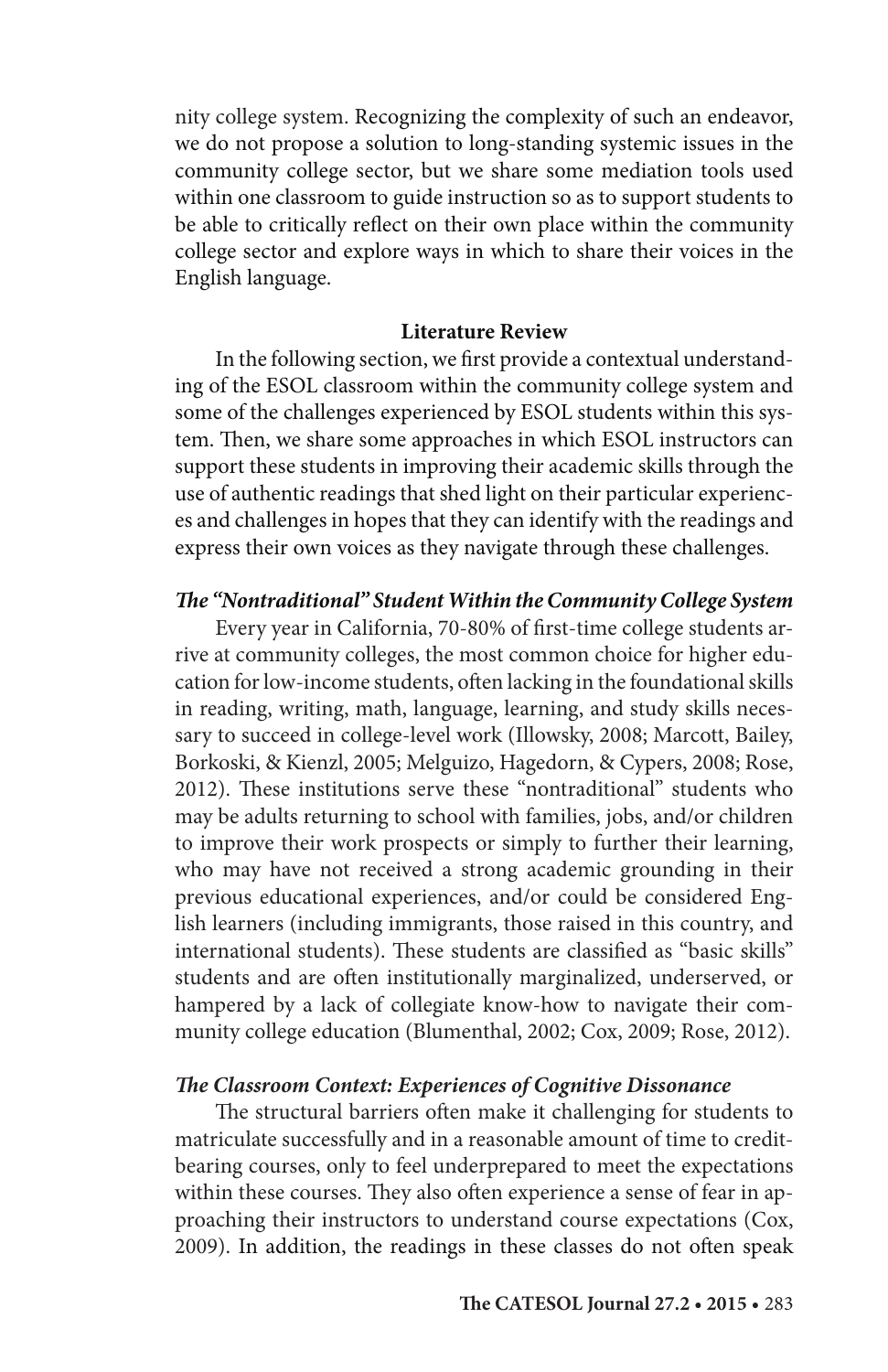to the experiences and histories of the students, and the writing conventions are in many cases vastly different from the cultural ways of participating in discourse and writing in the students' first languages. Lea & Street (1998) further note the conflicting ways in which student writing is viewed that may not take into account issues of identity and the institutional relationships of power and authority often inherent in diverse student writing practices.

Delpit (1988) outlines the five aspects of the "culture of power" inherent in the classroom that has relevance to our discussion on ESOL students here.

- 1. Issues of power are enacted in classrooms.
- 2. There are codes or rules for participating in power; that is, there is a "culture of power."
- 3. The rules of that culture of power are a reflection of the rules of the culture of those who have power.
- 4. If you are not already a participant in the culture of power, being told explicitly the rules of that culture makes acquiring power easier.
- 5. Those with power are frequently least aware of—or least willing to acknowledge—its existence. Those with less power are often most aware of its existence. (p. 282)

In the ESOL classroom, there are voices that are given power in terms of curriculum development and materials selection. For ESOL students, learning how to participate in classroom discourse, how to negotiate meaning, how to approach the instructor or the institution with questions without fear, among other such practices students learn how to navigate as members within the "the culture of power," are, we argue, an important part of the ESOL curriculum in addition to the traditional four skills. We find that these factors, among others (e.g., political, social, economic), contribute to the sense of dissonance and marginalization often experienced by many ESOL students.

To address this sense of dissonance experienced by many ESOL students from culturally and linguistic diverse backgrounds, researchers in the K-12 area have proposed the importance of engaging in culturally relevant pedagogical practice through the use of culturally responsive texts (Gay, 2010; Ladson-Billings, 2005). For the purpose of this article, however, we find that a broader term, *social relevance,* as defined by Kumaravadivelu (2008), captures the essence of what we are trying to understand through our first question. He defines social relevance as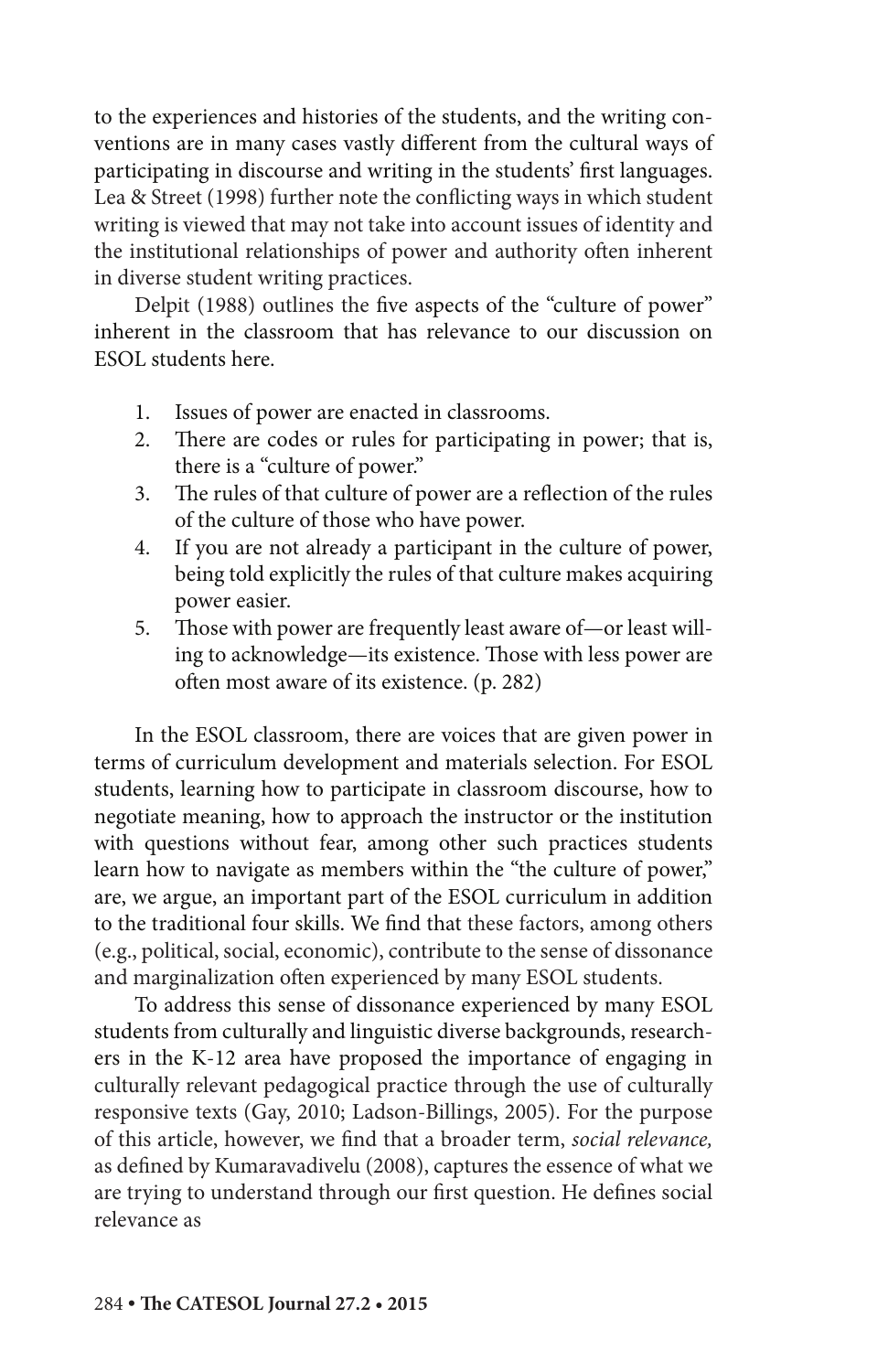the need for teachers to be sensitive to the societal, political, economic, and educational environment in which L2 education takes place. … L2 education is not a discrete activity; it is deeply embedded in the larger social context that has a profound effect on it. The social context shapes various learning and teaching issues such as (a) the motivation for L2 learning, (b) the goal of L2 learning, (c) the functions L2 is expected to perform at home and in the community, (d) the availability of input to the learner, (e) the variation in the input, (f) and the norms of proficiency acceptable to that particular speech community. It is impossible to insulate classroom life from the dynamics of social institutions. (p. 207)

For adult ESOL students in the community college system, understanding the reasons students are attending English classes and their experiences, needs, and goals beyond the classroom appear to be central to the idea of social relevance.

In terms of raising cultural consciousness, he found that the traditional view of cultural consciousness or cultural relevance is no longer sufficient for the ESOL classroom. Instead, he believes that what is now required is a "global cultural consciousness." He goes on to say,

For that purpose, instead of privileging the teacher as the sole cultural informant, we need to treat the learner as a cultural informant as well. By treating learners as cultural informants, we can encourage them to engage in a process of participation that puts a premium on their power/knowledge. We can do so by identifying the cultural knowledge learners bring to the classroom and by using it to help them share their own individual perspectives with the teacher as well as other learners whose lives, and hence perspectives, differ from theirs. Such a multicultural approach can also dispel stereotypes that create and sustain cross-cultural misunderstandings and miscommunications. (Kumaravadivelu, 2008, pp. 207-208)

The diversity present within the ESOL classroom lends itself to the opportunities for students to share their own cultural knowledge and experiences, but also to understand those of others in their classroom through a purposefully designed curriculum that encourages such interactions.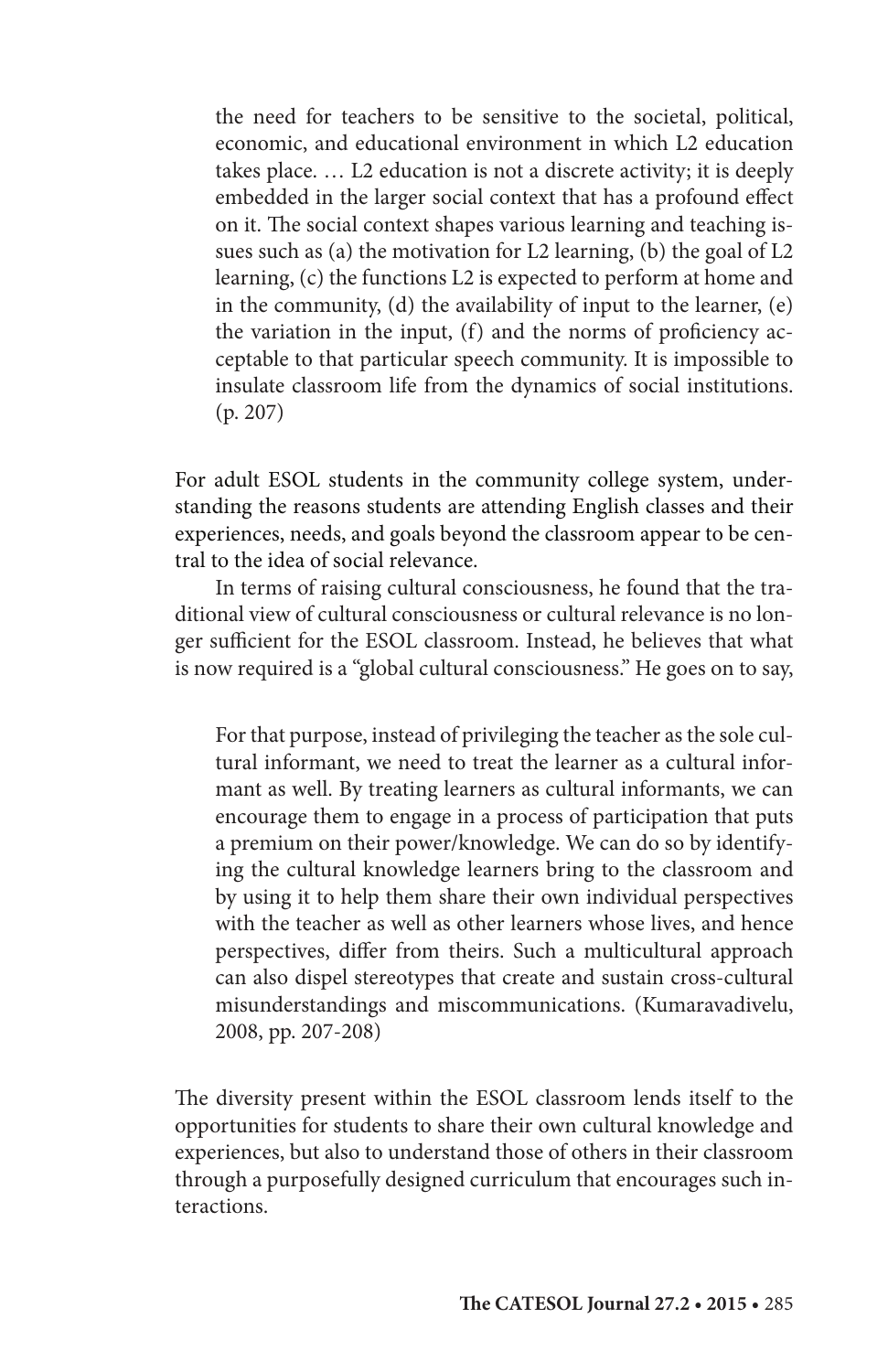## *Bridging the Gap: Pedagogical Practices to Support the Development of Student Voice*

To integrate these important elements into the ESOL classroom, it appears to be important for the teacher to invite the students to enter the dialogue around notions of culture, language, and power, while at the same time support them in developing the academic skills necessary to successfully navigate their own paths through their exploration of voice within the community college system. In this section, we highlight some approaches that have been supported by the literature that could support us in meeting these goals for our ESOL students.

**Mentor Texts and Leveled Texts.** There is much support in the literature for the use of mentor texts and leveled texts to provide models of writing and provide access to complex text (Dorfman & Cappelli, 2007; Fletcher, 2011; Gallagher, 2011; Ray, 2006) and the use of critical readings to deepen student understanding of the contextual factors that influence their place in society and support the development of their voices as they explore their own place and possibly enact change though challenging the status quo (Bartolome, 1994; Crookes, 2014; Freire, 2000; Nieto, 2010; Salazar, 2013; Yoder, 2001).

**Reading Apprenticeship.** In the K-12 arena, the idea around the importance of explicit instruction and explicit scaffolding of thinking processes by modeling teacher thinking and strategies has been acknowledged as an important way to support student cognitive development. Because this study took place in an adult ESOL reading class, we looked at ways in which the teacher could guide the students in the process of accessing and reading academic texts. We employed the use of reading apprenticeship (RA), a metacognitive tool to support students in accessing these texts. This metacognitive training has been recognized by the California Community College Success Network (3CSN) to help students read across the curriculum and provide faculty members—who may very well be experts in their fields, but not reading experts, the tools necessary to help their students to read academic texts. This approach helps train students on how to change perspectives when they read, appropriately annotate texts, and to verbalize their metacognition in a social setting (Lesmeister, 2010). RA looks at the teaching of reading from multiple dimensions: personal, social, cognitive, and knowledge building, as well as the metacognition connected to each of these dimensions (Schoenbach, Greenleef, & Murphy, 2012).

**Reading Circles.** In addition to the use of mentor and leveled texts on readings focused on raising critical consciousness and the use of RAs to explicitly support students in accessing and understanding academic texts, reading circles (RCs), also known as literature circles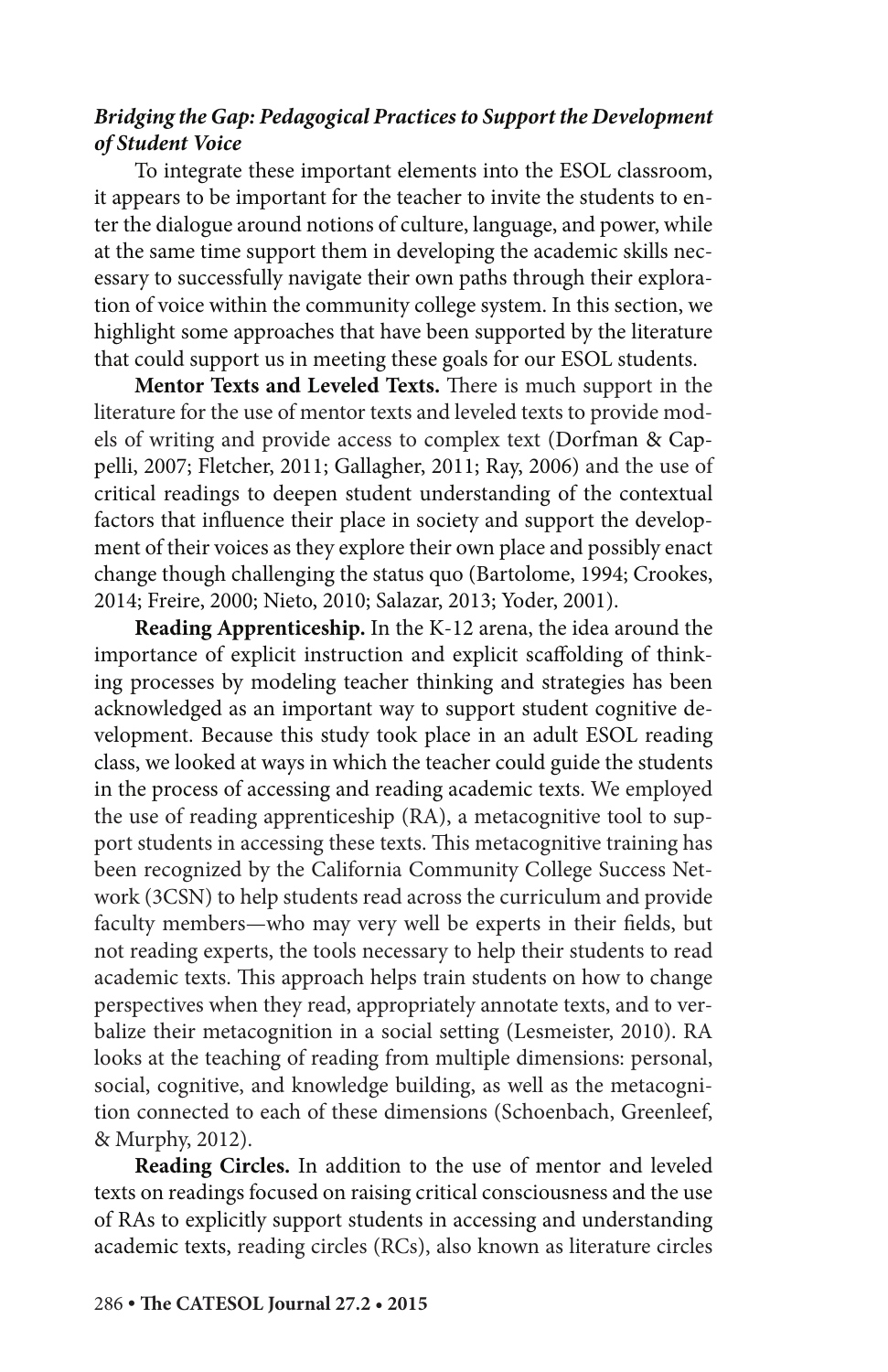(Daniels, 1994) with some modifications, were employed to engage students through the provision of roles and opportunities to deepen their understanding of the text through embedded academic discussions. The intention behind RCs is to provide students opportunities to support each other in accessing the text through their various roles. These rotating roles might include "summarizer," responsible for summarizing the main ideas, "quote finder," responsible for highlighting and sharing important quotes, "questioner/discussion leader," responsible for leading the discussions through thoughtfully selected questions, and "illustrator," responsible for exemplifying the main ideas through imagery. RCs are supported by sociocultural theory, which has its roots in the work of Vygotsky (1978), who asserts that all learning happens through social interaction, where social interaction supports the movement of learning from the social realm or the interpsychological dimension, where more capable peers serving as experts can scaffold the learning process through the co-construction of meaning within the zone of proximal cevelopment, to the "intrapsychological category" (Vygotsky, 1978, p. 128). Slavin (2013) found that cooperative learning supports the development of not only analytical skills, but also may contribute to enhancing motivation and interpersonal relationships among the students. RCs also provide opportunities for students to integrate the four skills of reading, writing, listening, and speaking, but also to learn strategies to negotiate meaning to express themselves and to understand others. Because students use their prior backgrounds, knowledge, and experiences to contextualize the text, RCs also provide opportunities through discussions for ESOL students to share their cultural interpretations and understandings of the text.

## **Methodology**

In bridging the theoretical ideas presented in the literature review into the practicality of the classroom, we came to the following questions about ways in which the ESOL instructor could:

- 1. Provide explicit guidance for students to understand and partake in academic tasks;
- 2. Create a classroom that is "socially relevant" and "culturally conscious"; and
- 3. Invite students to enter the conversation by exploring their own voices.

The instructor began the semester by first getting to know the students, their backgrounds, and experiences toward the English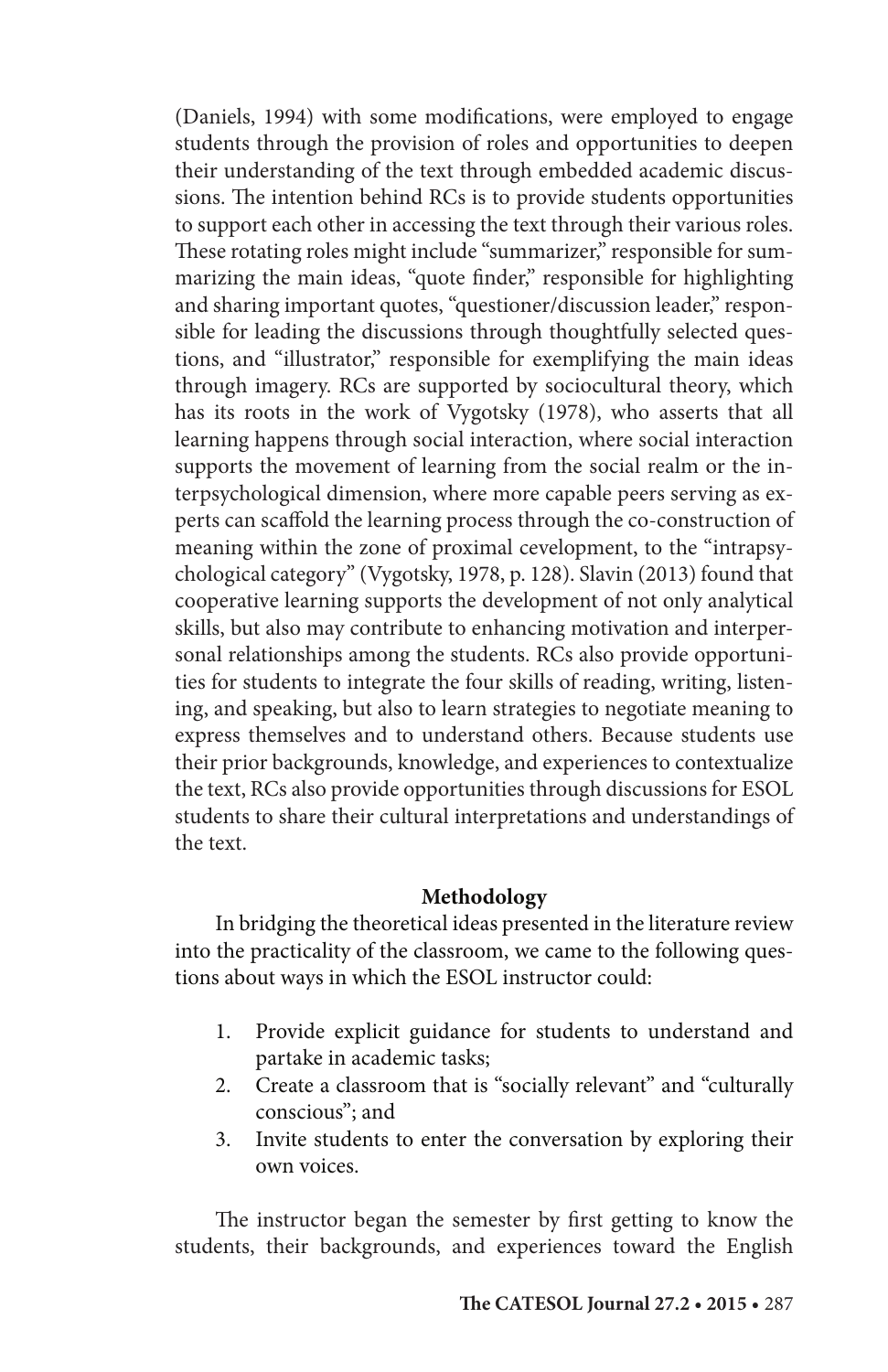language and reading specifically, and spent the first eight weeks introducing them to metacognitive reading practices as delineated by the RA program. Then, we purposefully selected readings from Mike Rose's blog to serve as mentor texts on topics with voices and experiences that students can relate to based on the instructor's preassessment in order to support students in developing their own voices and a sense of critical consciousness. The readings were primarily advocacy pieces to support students in seeing their value and their place within a larger discourse surrounding their lives, their intelligence, and their education within this context. We hoped that these readings could guide them to think critically about their lives and encourage them to understand the author's voice and in turn explore their own voices.

These texts were then leveled to help the students with diverse proficiency levels access the same text within this intermediate reading class. RCs were employed to provide opportunities for students to understand the text more deeply and to help them begin to craft their own voices within classroom discussions culminating in blogs posted in a public forum.

## *Research Context*

This study took place in a community college ESOL reading class, three levels below college-level English. This was a basic skills course. This class met only one night per week, for three hours. Students who placed into this course needed to pass (or test out of) this three-unit reading course as well as a three-unit speaking/listening course and a six-unit writing course to move on to the next level. The next level of course work entails a six-unit reading, writing, and grammar course that is two levels below college-level English. This is the last ESOL class in the basic skills sequence. Once their ESOL course work is completed, students then matriculate into a one-level-below-college reading and a one-level-below-college writing course (for a total of six more units). Once they successfully pass these two last courses, they are ready to take college-level English, the first eligible transferable English course.

## *Participants*

**Research Team.** The research team included an interdisciplinary team of higher education professionals, including the community college instructor with 15 years of teaching experience and three university faculty members from the Department of Learning and Teaching at a university in San Diego. One faculty member had expertise in K-12 English learner and multicultural education; one had expertise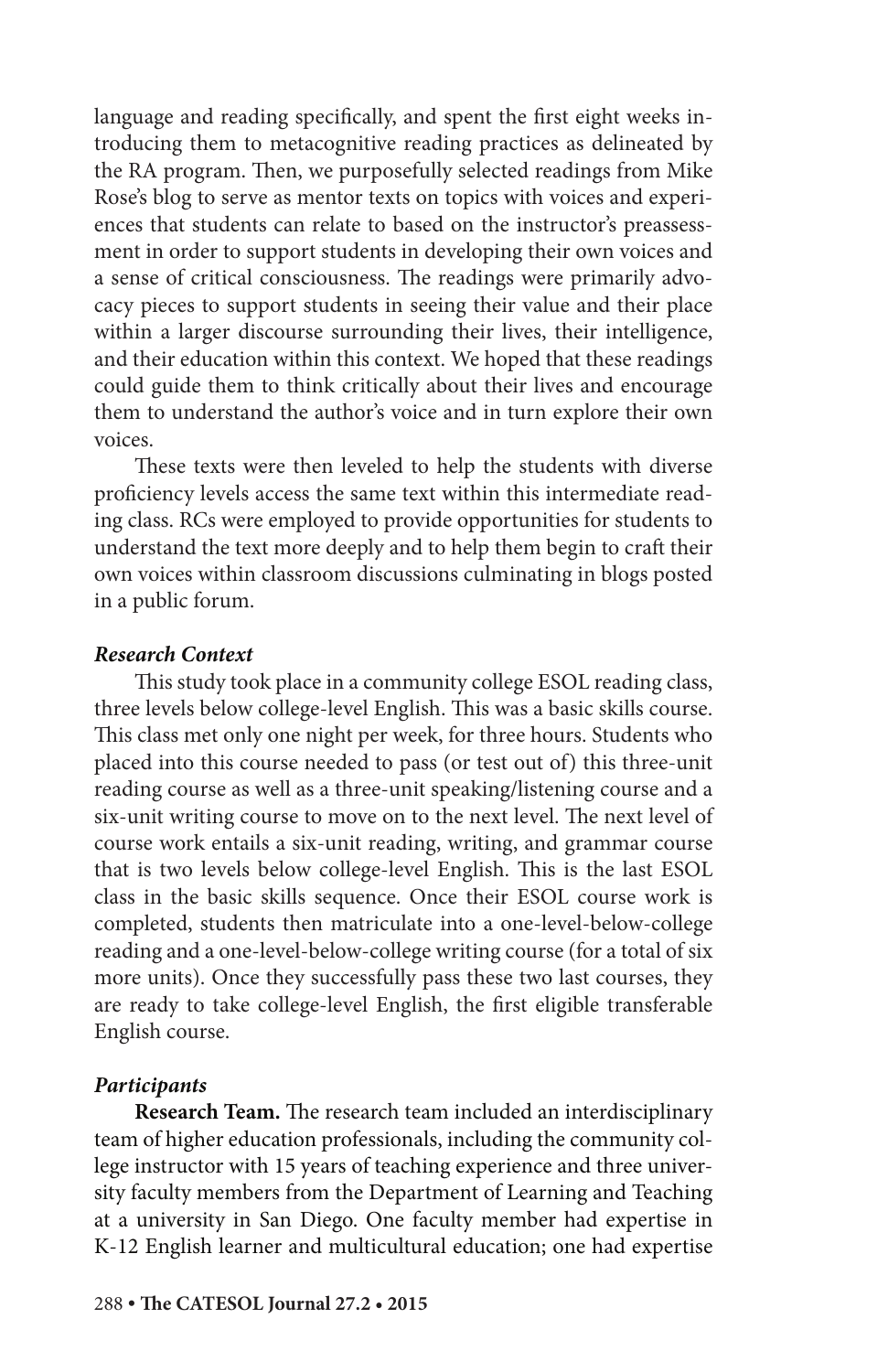in TESOL and teaching adult ESOL populations; and one had expertise in educational equity and teaching experience in the public school sector. Additionally, the team included a graduate assistant who was a full-time elementary school teacher.

**Students.** The classroom comprised 17 male and 15 female students. A diverse number of languages were spoken, with Vietnamese having the largest number of students followed by Farsi, Spanish, and Russian. Of the 29 students who indicated their ages in the demographic data, ages ranged from 19 to 53 with a mean age of 27.9. The number of years spent in the US ranged from less than a year to 21 years with a mean of 5.27 years in the US. The number of years studying formal (defined as "in school") English ranged from 0 to 13 years with a mean of 4.125 years.

#### *Preassessment*

We collaboratively designed a preassessment survey to understand student perceptions of their placement, proficiency, and selfefficacy levels related to learning English and used leveled reading texts from readtheory.org and readworks.org to assess their reading levels. Table 1 shows the number of students in each group leveled by reading ability.

## **Table 1 Leveled Grouping**

| Levels         | Group 1 Group 2 | Group 3 | Group 4 |
|----------------|-----------------|---------|---------|
| Advanced       |                 |         |         |
| Intermediate 4 |                 |         |         |
| Beginning      |                 |         |         |

As with most developmental courses, there was tremendous variation in range of skills within this ESOL intermediate reading course, which was three levels below transfer. Based on the collaborative review of the results of the preassessment and the judgment of the instructor, there were three levels identified. The instructor then placed them in smaller groups of four students in preparation for the reading circles. There were two groups of four students in the advanced level, four groups of four students in the intermediate level, and two groups of four students in the beginning level.

## *Mentor Texts*

Next, we reviewed and leveled posts from Mike Rose's blog (http://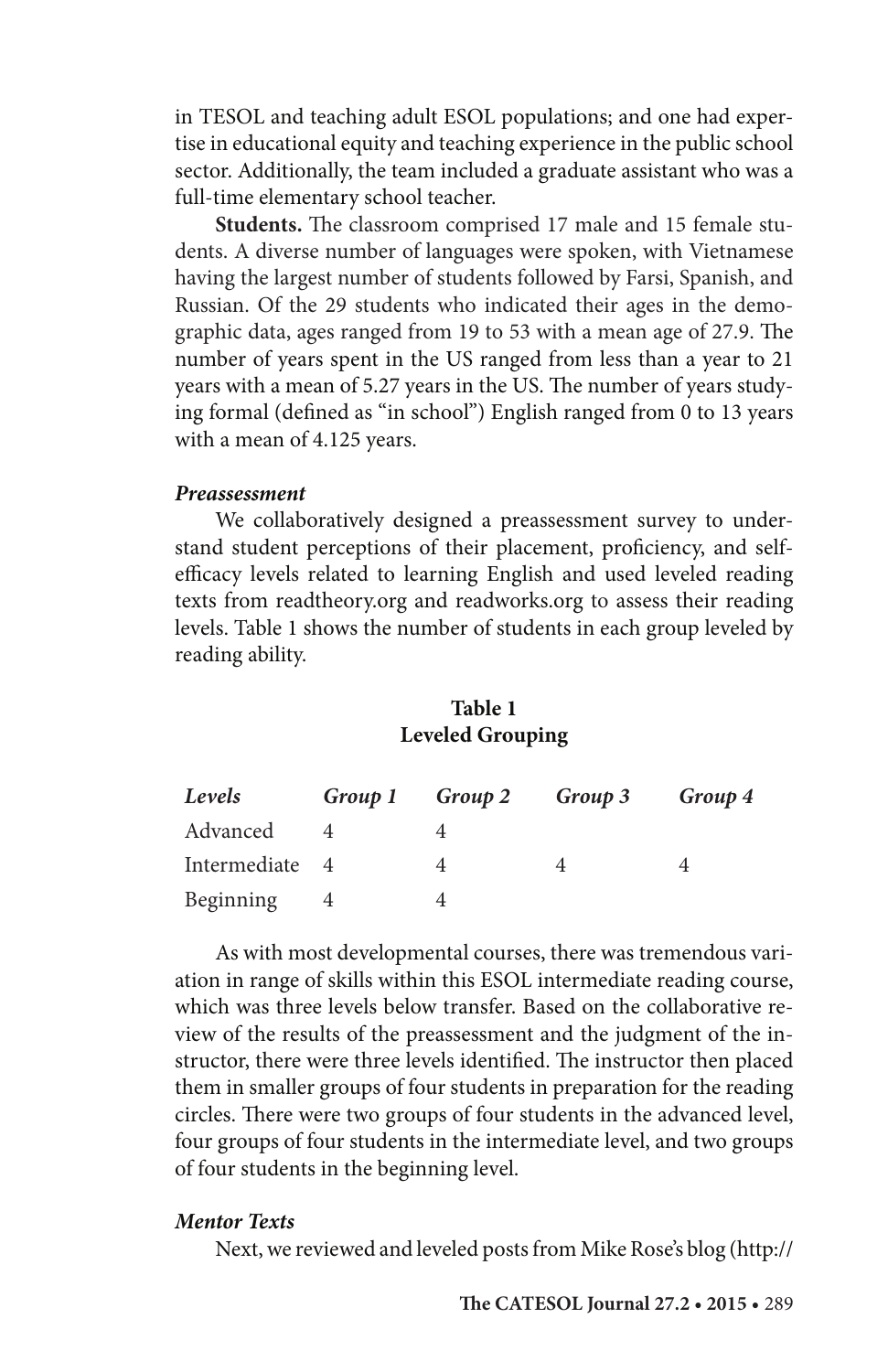mikerosebooks.blogspot.com), which were preselected because of their relevance regarding identity and intelligence related to students who are often labeled as "nontraditional" in higher education. These blogs included *Professor X*, *Teaching Remedial Writing*, and *More Than a Paycheck*. Mike Rose (2005) himself was marginalized growing up as an Italian immigrant in an American public school system and nearly fell through the cracks until a teacher recognized his talents and skills and scaffolded his learning as he was allowed to enter the social and political conventions of language in academia. He is a success story and shares a multitude of experiences not only as a student, but also as a teacher working with students whom he found to be underprepared in the college classroom. On his blogs, he also writes about challenges that these marginalized students often experience in the public school and college systems related to issues of social justice.

 We adapted these blogs to multiple reading levels to help tap into the students' backgrounds and experiences, serve as mentor texts, and differentiate instruction based on the initial preassessment data. These adaptations of leveled texts were developed by two research team members and checked for readability using Flesch-Kincaid reading levels (these leveled readings are available on http://goo.gl/Of1dVt). These adapted texts were reviewed during our collaborative meetings with the community college instructor and professor with expertise in the K-12 English learner sector and were further adjusted.

## *Leveled Texts*

In an attempt to increase connectivity to and discussion about the text, the lowest-level students (as informed by the diagnostics and eight weeks of course work) received the lower-leveled version (as scored by Flesch-Kincaid and confirmed by the community college instructor), the middle-level students received the middle-leveled version of the reading, and the highest-level students received the highest-leveled version of the reading. At the end of each unit, students were provided with the original version of the reading, asked to read the original version to the best of their ability, and journal based on (a) their version of the reading, (b) class discussion, and (c) the original version of the reading.

The research team did discuss whether these leveled readings might make some students feel marginalized because of the different versions of the same readings, which would be counterproductive to the mission of this project: increasing connectivity to the reading as well as increasing social, cultural, and educational power in the ESOL classroom. Anecdotally, the instructor did notice students compar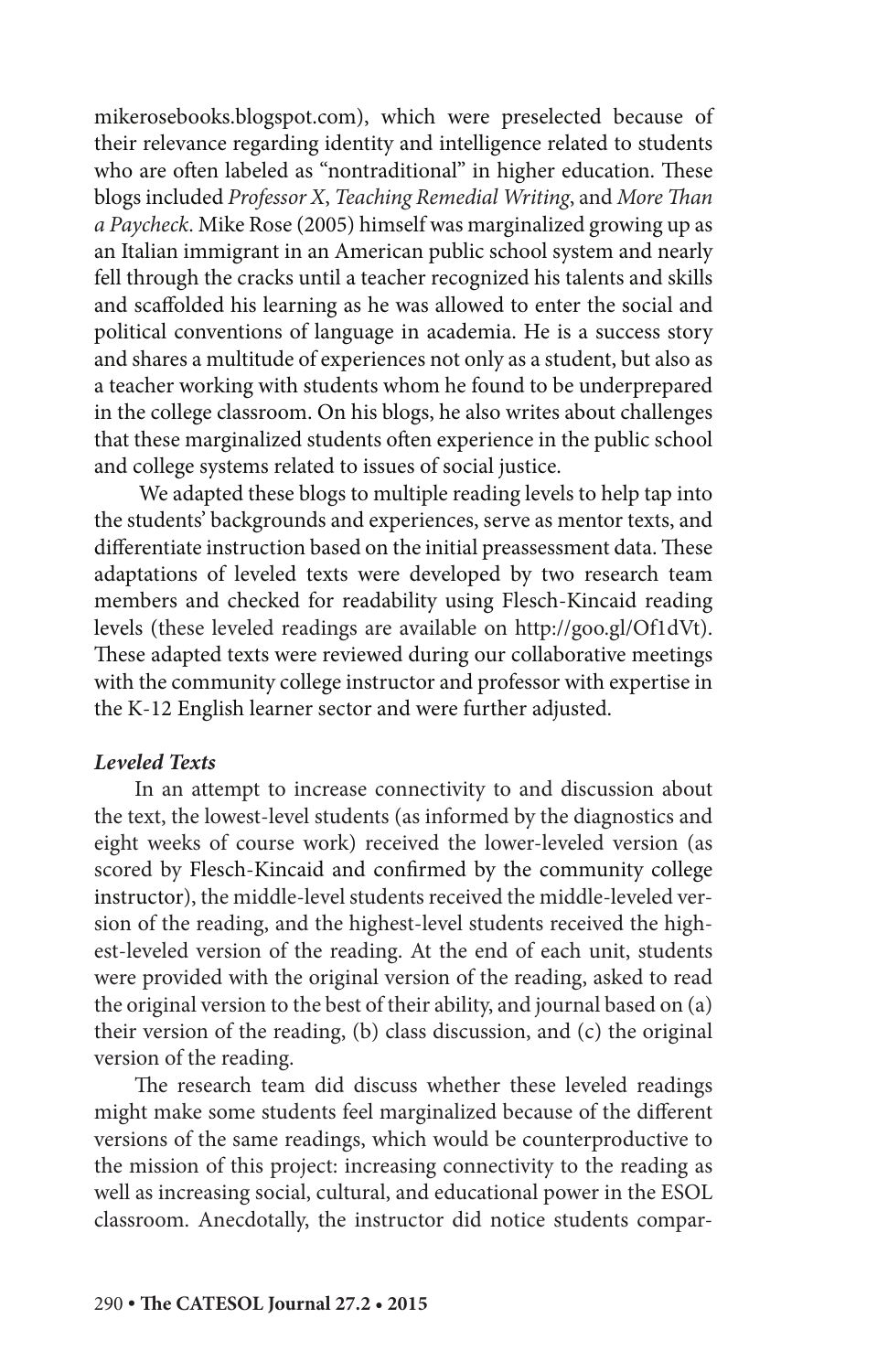ing and contrasting their versions but also noticed a steep increase in critical understanding and discussion regarding the articles' themes.

## *Timeline—First Eight Weeks*

During the first week of class, the students were given a survey and a reading diagnostic as a pretest. In Weeks 2-7 the instructor trained the class on key metacognitive reading strategies for the course, which were derived from the RA model (Lesmeister, 2010):

- Lens changing: thinking about a piece of writing from multiple perspectives;
- Talking to the text: how to annotate a piece of writing;
- Thinking aloud: how to socially construct meaning from text, read and question a piece of writing with a group of other students.

One additional strategy was practiced derived from "reader to reading teacher" (Aebersold & Field, 1997), which involved the awareness raising of receptive versus productive vocabulary levels. These four strategies were practiced with readings from the Internet and from publically available ESL readers. During the eighth week of the semester, the students took a midsemester survey and reading diagnostic assessment, reviewed and summarized the reading strategies from the previous weeks of class, and put their findings on oversized pieces of poster paper that remained on the walls for their reference for the rest of the semester. The students were also introduced to the reading circles they were going to be participating in for the rest of the semester as part of this study.

As an introduction to the RC methodology during the eighth week of class, the students were put into heterogeneous groups by strategy, and each student took charge of reviewing and then explaining one of the four reading strategies to his or her group members. Student 1 explained the strategy "reading lens," Student 2 explained the strategy "talking to the text," Student 3 explained the strategy "thinking aloud," and Student 4 explained the strategy "vocabulary levels." Then the students were jigsawed into larger homogenous groups by strategy, where each group would then have to create a poster for one of the four reading-strategy topics.

These initial weeks were used to gauge student reading-ability levels, build classroom community, and train the students on the reading strategies they would be using during the second half of the semester.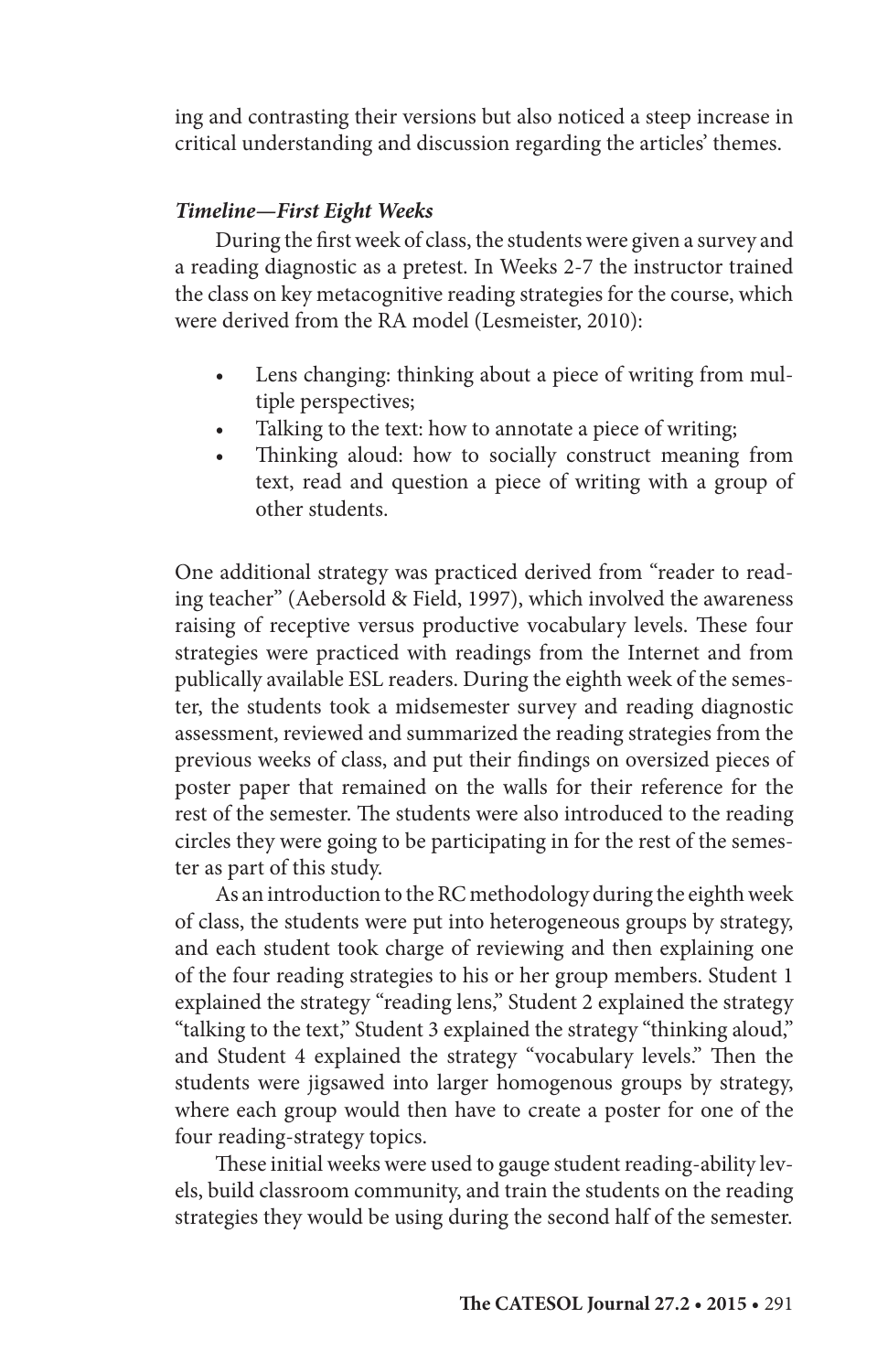## *Timeline—Last Eight Weeks*

Over the final eight weeks of the course during which time this study was conducted, the instructor had the students engage in reading circles with the three adapted texts for the three different leveled groupings. First, the groups met homogenously by level and heterogeneously by task for about 45 minutes (e.g., a group of four lowest-level readers met with the individualized task per group member of summarizer, quote finder and analyzer, question creator, or illustrator). As previously mentioned in Table 1, there were eight groups of four students meeting in this part of the class (if a student were absent, and a group of three created, the students chose one task to remove). During this period, the leveled groups were given silent reading time for their particular reading lens, and then silent writing time before they presented their thoughts and conclusions to their leveled group.

Next, the students met heterogeneously by level, but homogenously by task to further discuss the reading. This means that all the summarizers from each group formed a new "summarizer" group, the quote finders formed a "quote finder" group, the questioners formed a "questioner" group, and the illustrators formed an "illustrator" group. As a result, there were only four groups meeting, of about seven to eight students. The groups were again given about 45 minutes to discuss work on their excerpts, with the end task of creating a poster together to share with the class. It is important to note that each of these heterogeneous groups included students from various reading and speaking levels, which allowed them to participate in negotiating meaning by scaffolding learning for one another. After the posters were completed and presented, the instructor concluded the session with a whole-class discussion about the reading. The instructor then provided the students a postsurvey about the learning they derived from the class, and a link to the original article with a journal assignment on the topic for homework. With each subsequent reading (three total), students had to take on a new reading lens to provide them a focused opportunity to view the reading from a new lens.

At the end of the semester, the instructor included an authentic venue for the students to share their voices by contacting Mike Rose, who agreed to allow the students to write a response to one of the three blogs of their choice directly on his website, which was going to be read by the author himself and by other readers from the public.

#### **Findings**

In this section, we report on data that emerged from the project that provide some insight into the questions that guided the study: In what ways could an ESOL instructor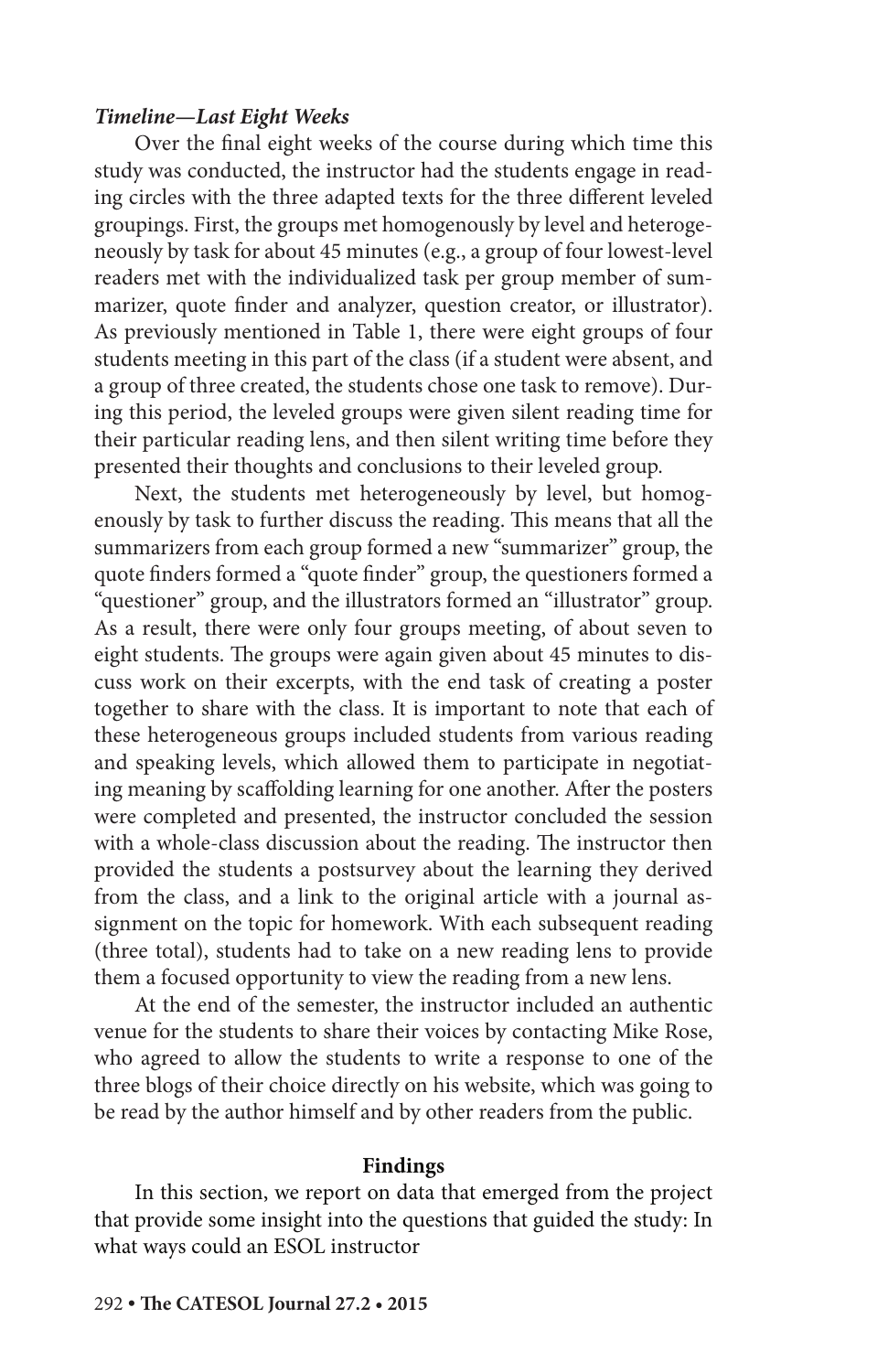- 1. Provide explicit guidance for students to understand and partake in academic tasks;
- 2. Create a classroom that is "socially relevant" and "culturally conscious"; and
- 3. Invite students to enter the conversation by exploring their own voices?

## *Provide Explicit Guidance for Students to Understand and Partake in Academic Tasks*

We attempted to address the need for our students to be socialized into the academic ways of thinking, reading, discussing, and writing to be successful in the community college classroom through the RA model in hopes that these tools would help them enter the conversation through exploring their own voices within the RC and eventually beyond, in the public online forum. We wanted to ensure that students were not only finding their voices through making these connections with the text, but that they also were improving in their abilities to read through the tools of RA, socially relevant mentor texts, and RCs.

Because the reading-comprehension tests were different in nature for each of the texts used, we sought to focus on student perceptions of their perceived growth of their own reading abilities. Though we recognize the issues around self-report data, for the purpose of this study, we wanted to probe the internal experiences of the students through their participation in this project with respect to their academic learning and growth. As shown in Figure 1, an interesting finding was that before the course interventions, only 11 students thought that they could understand 40-50% of readings in English they attempted with some help (from a tutor or teacher), but after the scaffolded reading opportunities provided in this study, the self-perceptions of their



*Figure 1.* Self-perceptions of reading comprehension abilities.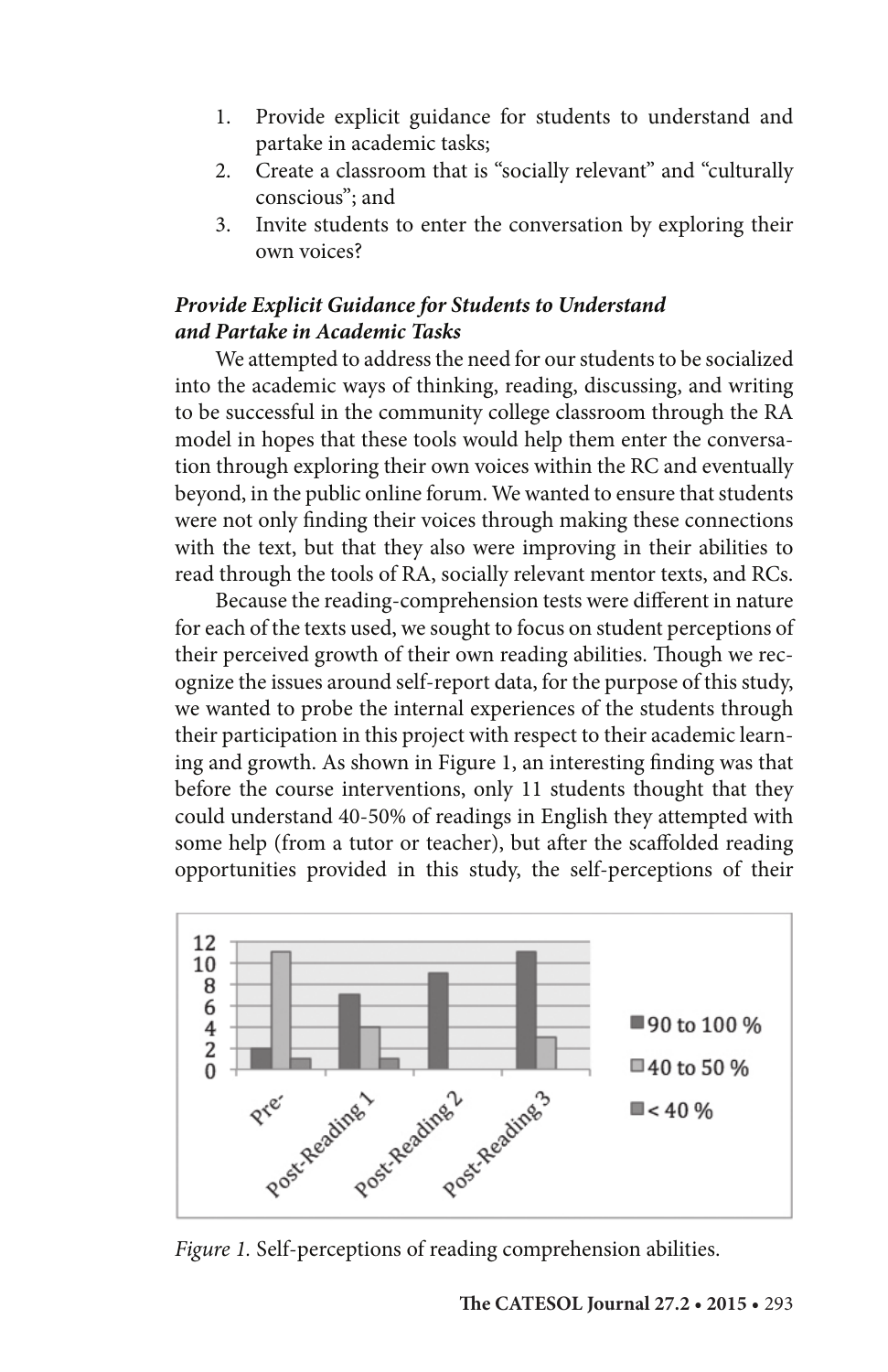comprehension levels seemed to steadily increase, with all students believing they could access readings in English on some level, with a vast majority believing they could understand 90-100% of readings they attempted.

A year after this study concluded, the instructor contacted the students regarding their current perceptions of their own reading abilities. Eighteen of the 32 students responded to this survey. All 18 reported they agreed or strongly agreed their English would continue to improve if they spent time on it. Sixteen reported that they now enjoyed reading in English for pleasure, and 17 reported that they now enjoyed reading in English for work/school. Seventeen students responded to questions regarding use of class material currently. All 17 reported that they used the strategies they had learned in their reading class at least 50% of the time, with 11 reporting they used the strategies 70% of the time or more. Twelve reported that they understand when they read in English at least 70% of the time, and seven students responded that reading is now their strongest skill in English, with no students reporting that reading is their weakest skill in English.

## *Creating a Classroom That Is "Socially Relevant" and "Culturally Conscious"*

The instructor spent the first several weeks of the semester getting to know the students and their backgrounds and creating a strong sense of classroom community, where he hoped to create an environment where the students felt safe to share their voices. Though we understand that *social relevance* and *cultural consciousness* are broad terms encompassing their whole experiences influenced not only by classroom experiences, but by institutional, societal, and political dimensions surrounding their circumstances, we thought that for the purpose of this study, we were able to address this goal in one way by selecting authentic mentor texts written by Mike Rose on social issues that spoke to the experiences of the ESOL students in this classroom as represented by their ability to partake in discussions and share their experiences both in spoken and written form.

From the perspective of the classroom instructor, this part of the study—creating social relevance and cultural consciousness—seemed promising. He recalled,

During the postreading class discussions, students often shared experiences when they, too, felt marginalized by former teachers and society as a whole. Importantly, it was not only the students with the highest speaking ability who spoke during these times, but—at times—broader and powerful conversations were initi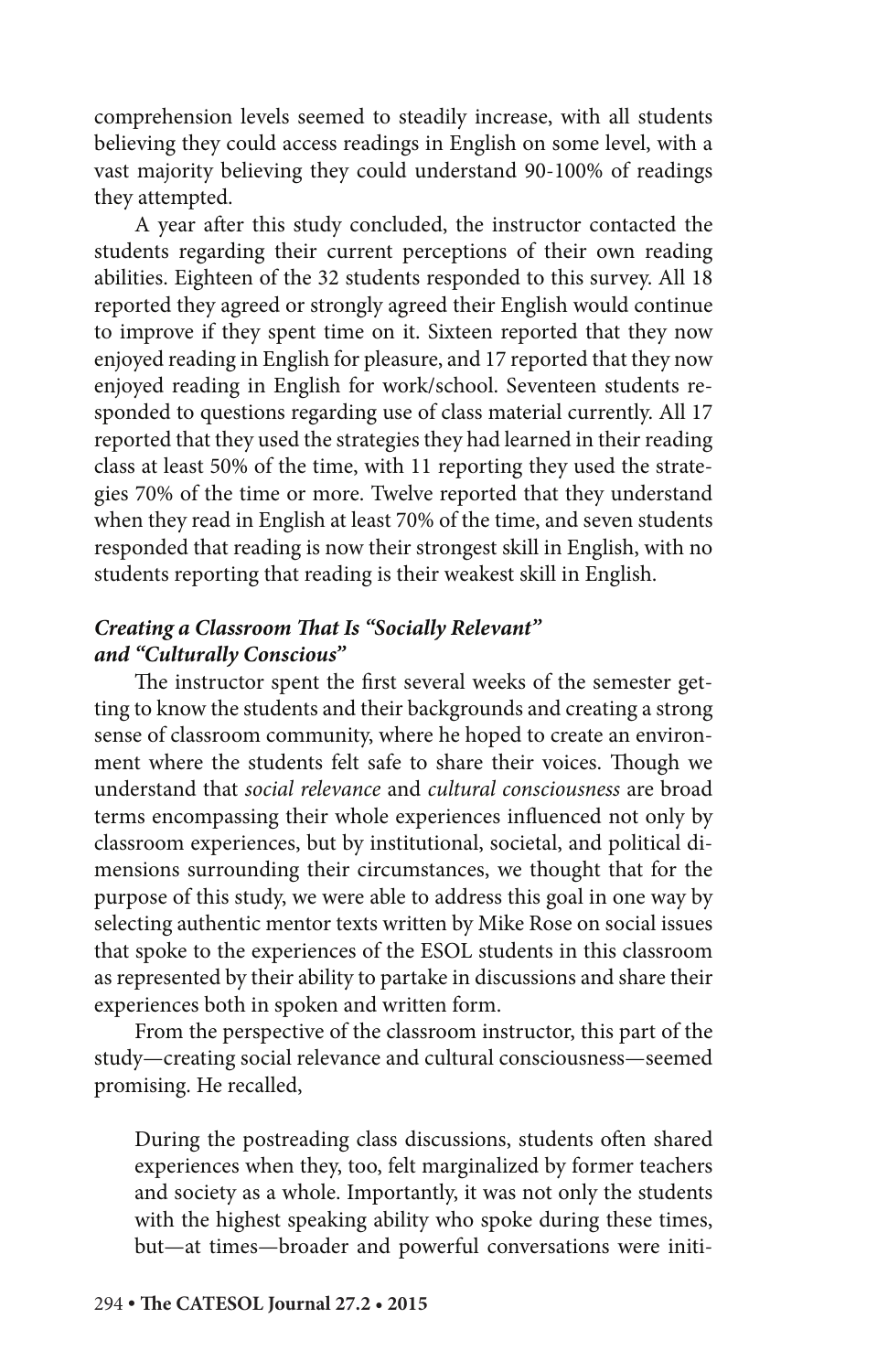ated by some of the students in the so-called *beginning* level. For example, via discussion, the class came to a consensus that the definition of "traditional" and "nontraditional" students should be transposed since they felt that more students were *like them*: older students, who have jobs and kids, going to school part time. They even went as far as to question why students *like them* were not, then, considered traditional.

The students in this class appeared to find the texts and conversations so personalized to their lives that they began to question whether the instructor *was* Mike Rose—the very author they had been reading all semester—creating connections among the readings, discussions, and their perceptions of the instructor's support for their success.

## *Invite Students to Enter the Conversation by Exploring Their Own Voices*

The RCs included providing a role for each student to take leadership within his or her proficiency-level groups from a particular perspective and then also across groupings on the shared roles each of them had within the respective groups. The exploration of voice in this dimension of the project included not only the readings that spoke to issues surrounding their place in academic institutions and society, but also the space for them to speak their minds across proficiency levels, where before this project, those of lower levels of perceived proficiency would often allow those with higher levels of perceived proficiency to lead the discussions. These RCs with role allocations, we believe, allowed them entry into the discussions as valuable, contributing members.

Through an authentically designed opportunity to have them share their voices in a public forum, we looked for connections the students were making between the text and their personal lives. After the three readings were completed, the instructor received permission from Mike Rose to have his students post their blog responses directly on Rose's website. Twenty-four students (72%) of the class completed this assignment—12 students commented on the blog *Professor X,* six students commented on the blog *More Than a Paycheck,* and six students commented on the blog *Remedial Writing.* We thought that this data would show us to what extent students were able to connect with the readings and express their voices in the context of themes presented in these texts. In keeping with this authentic writing opportunity, the author, Mike Rose himself, graciously wrote the class a note, thanking them for their hard work and additions to his blog.

The data from the online blogs that students commented on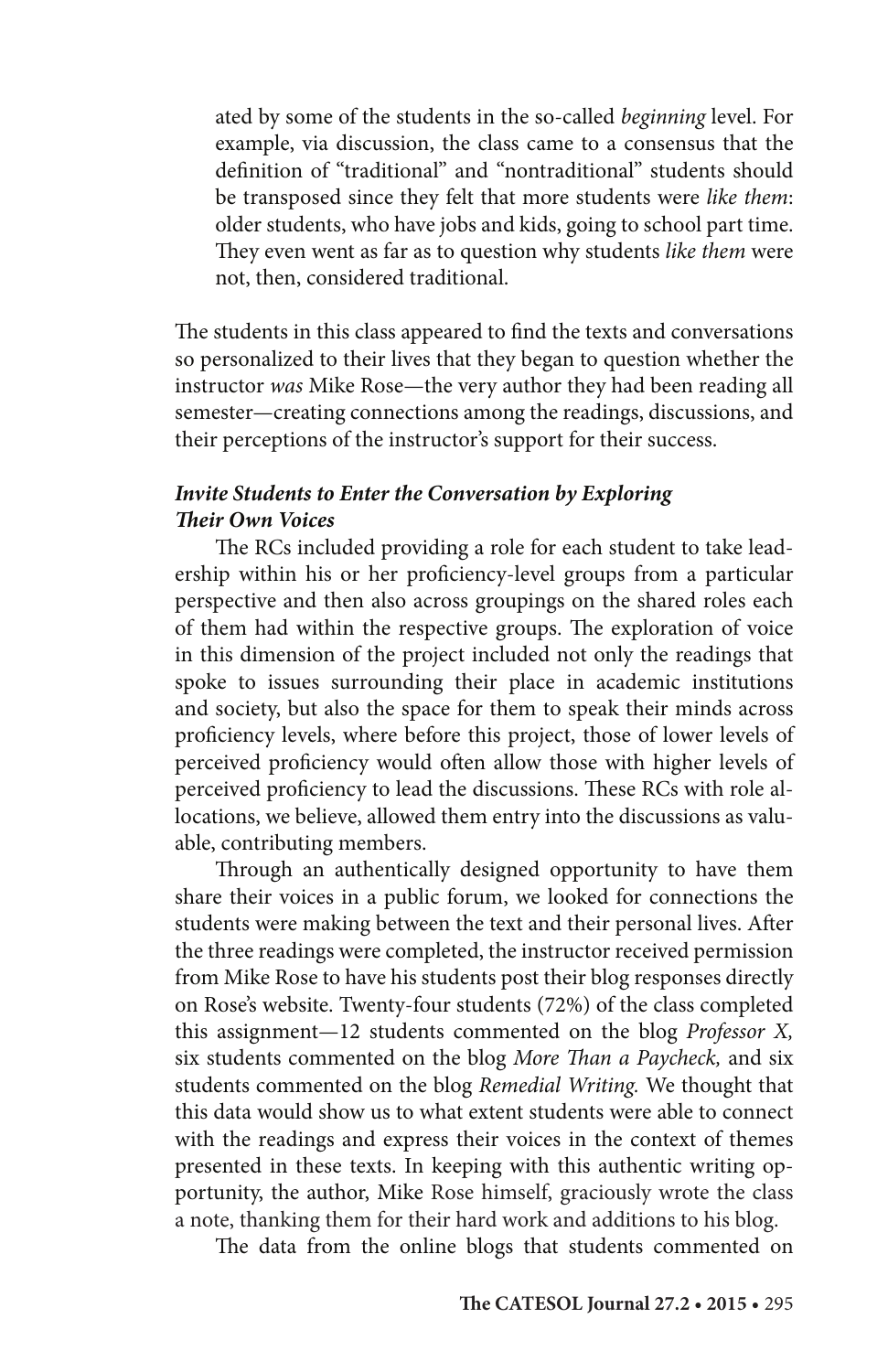showed some evidence of the students' ability to make personal connections to the reading and enter the conversations by finding their own voices in response to the readings. The readings appeared to validate their experiences and allowed them to share their ideas, thoughts, and visions. Below are four excerpts from the blog entries, in their original form so as to preserve student voice, that exemplify these connections students were able to make through this project.

In the first excerpt, Rose's blogs on the nontraditional student resonated with a student who wrote about being a nontraditional student himself when he was in high school.

I really like this blog because I leave a similar situation when I was in high school I was a nontraditional student, I studied and work at the same time. It's very difficult situation to be a nontraditional student because you need time to go to school, work and time for make a homework or study for a test, but at the same time I received more responsibility. … Thank you for the support to the nontraditional students is good to know that there's people like you to support us.—Student A

He appears to appreciate Rose's response in defense of the nontraditional student, providing context for the responsibilities they carry and the expectations of doing well in school.

The next entry is from an international student, nontraditional in the sense of her age, receiving criticism for her decision to attend a community college and defending her professors as "real" professors.

… you're talking about me. I am a nontraditional student original from Japan. When I in Japan I never even met any nontraditional students. Maybe there are out there, but it's so unusual. All my family is graduated from college as traditional college students too. When I told my parents about me going to college at my age (I just turned 40!) they have bunch of negative comment about it. They thought It's way too late to go college at my age, and they can't believed there are any college are accepted me. After I told them about there is remedial classes that I can take. My father said, Really? Whose teaching those classes? Are they real professors?? Yes, they are real professors, who have so much passion for teaching. Matter fact, they are best. Because they have way more patience!"—Student B

In the following excerpt, Student C first expresses her gratitude for Rose's support of the nontraditional student and explains her rea-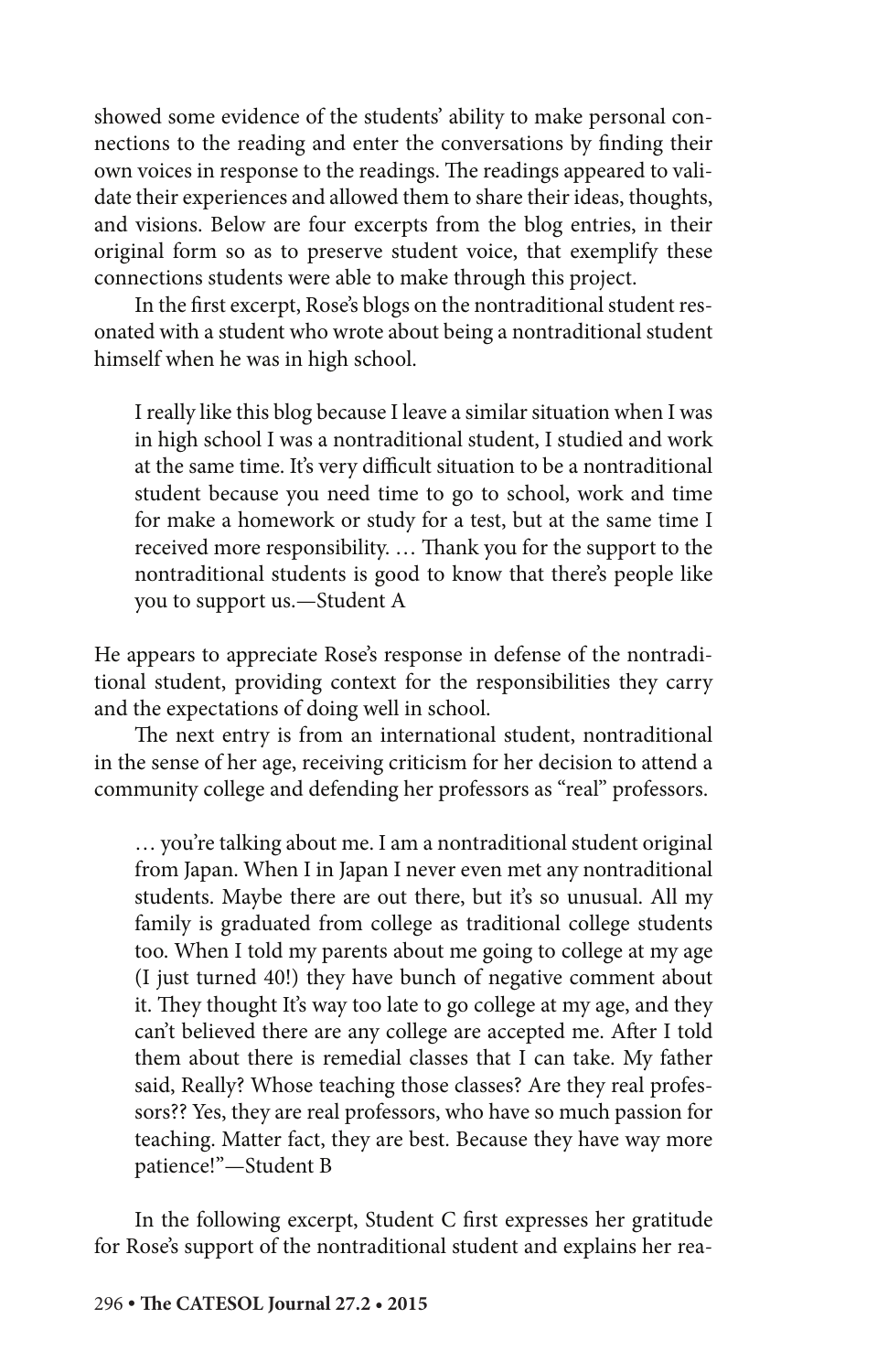sons for attending college. She indicates how reading these blog entries made her "express her ideas" and feel empowered to "learning something new everyday."

Mr. Rose I feel very pledge writing a response to you because I know you support us "the nontraditional students" I'm very thankful with you for thinking that students from other countries have the ability to attend college, learn English and have a career so we can all have the opportunity to live better and I know is not about money but live with knowledge so we can teach are descendents what we know, also I want to say that people like you are doors open for us, your blog is so motivational for me and it make me express all my ideas and try to learn something new everyday.—Student C

In this last excerpt from Student D, we clearly see the issues around the length of time it takes for these students to reach their goals and the desire to be heard and be considered as "intelligent," perhaps even "more complex" than the traditional students as they attempt to succeed even with the busy lives they lead.

Nontraditional students like me have a capability of pursuing our goals even if it takes a long time to succeed. I believe that we are also intelligent, more complex and hard working people despite of being busy in our daily lives.—Student D

These excerpts were selected as exemplars on the kinds of writing that emerged in the blogs that provided some indication toward a growing sense of critical consciousness.

#### **Conclusion**

Through this study, we created a systematic reading process we termed Mentor Text<sup>2</sup>, which included the explicit teaching of metacognitive strategies through the steps outlined in the reading apprenticeship, role designation and discussion opportunities afforded through the reading circles, and differentiating instruction while maintaining academic rigor through leveled texts. The attempt was to provide students with scholastic, cultural, and social support, attempting to support students in exploring and crafting their own voices via two layers of mentoring from socially relevant reading selections that were accessible to the students. The goal was to assist ESOL students in finding their voices within the culture of power within the community college basic skills system in one reading class.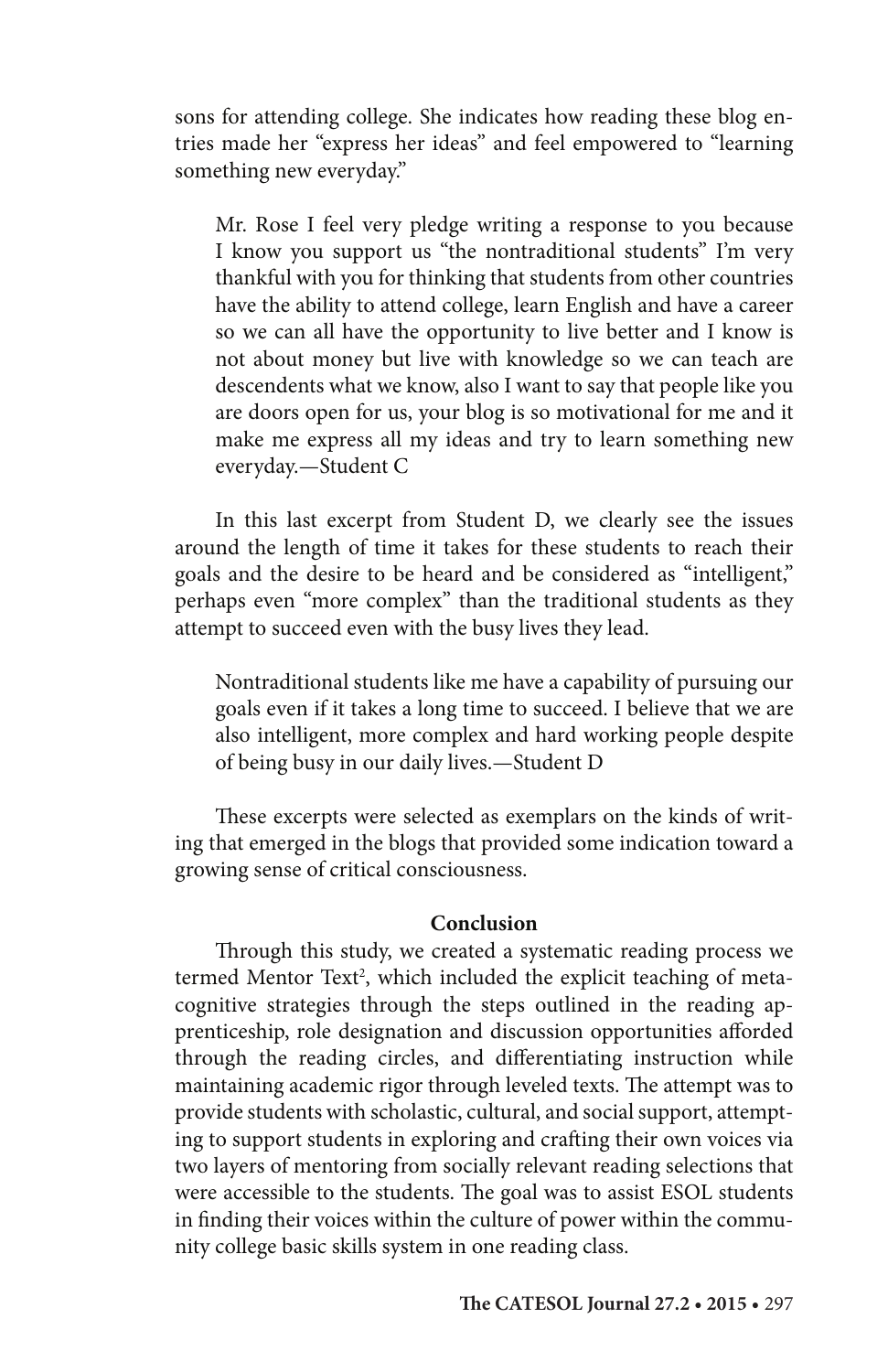It appears that through this particular process, not only were the students empowered to explore their voices within the classroom, but the instructor also felt empowered to express his voice within academic circles beyond the classroom. He states:

I felt like the Teaching Studio (an initiative of the Department of Learning and Teaching at the University of San Diego to support teachers from the field with questions concerning improving instructional practice) gave me the opportunity to work through an issue with professionals who treated me as a professional. No politics. All of us really wanted to come up with something that could improve student scholastic and personal lives. … It was fun to talk about and then implement ideas. I got to put together different pieces from our different perspectives for classroom implementation. … We need more of this in education. Time to talk, do, and reflect as professionals.

It is our sincere hope that these students continue to make their voices heard as they navigate through the community college system. A longitudinal study following these students throughout their academic journeys within the community college system can further shed light on the role that this course and other courses may have played in helping them to achieve their academic goals and in supporting the expression of these voices within and beyond the classroom.

Though this study shows some promise in terms of some of the tools that can be used within the ESOL classroom to support students in accessing and interacting with text as they explore their own voices and place themselves within the contextual space of the community college, much research remains to be done on how to support these students beyond the ESOL courses to continue to express their voices as contributing members of the community as they navigate the remaining segments of their journey within the community college sector and beyond. In other words, we are painfully aware that providing students with a classroom environment that is safe and supportive and designing curriculum that speaks to their experiences and supports them to think critically about their own educational endeavors in one classroom does not necessarily create future success in subsequent classes, at work, or in society. As such, we hope, like Rose (2005), that the education of the "underprepared" will continue to be of concern to teachers and society at large.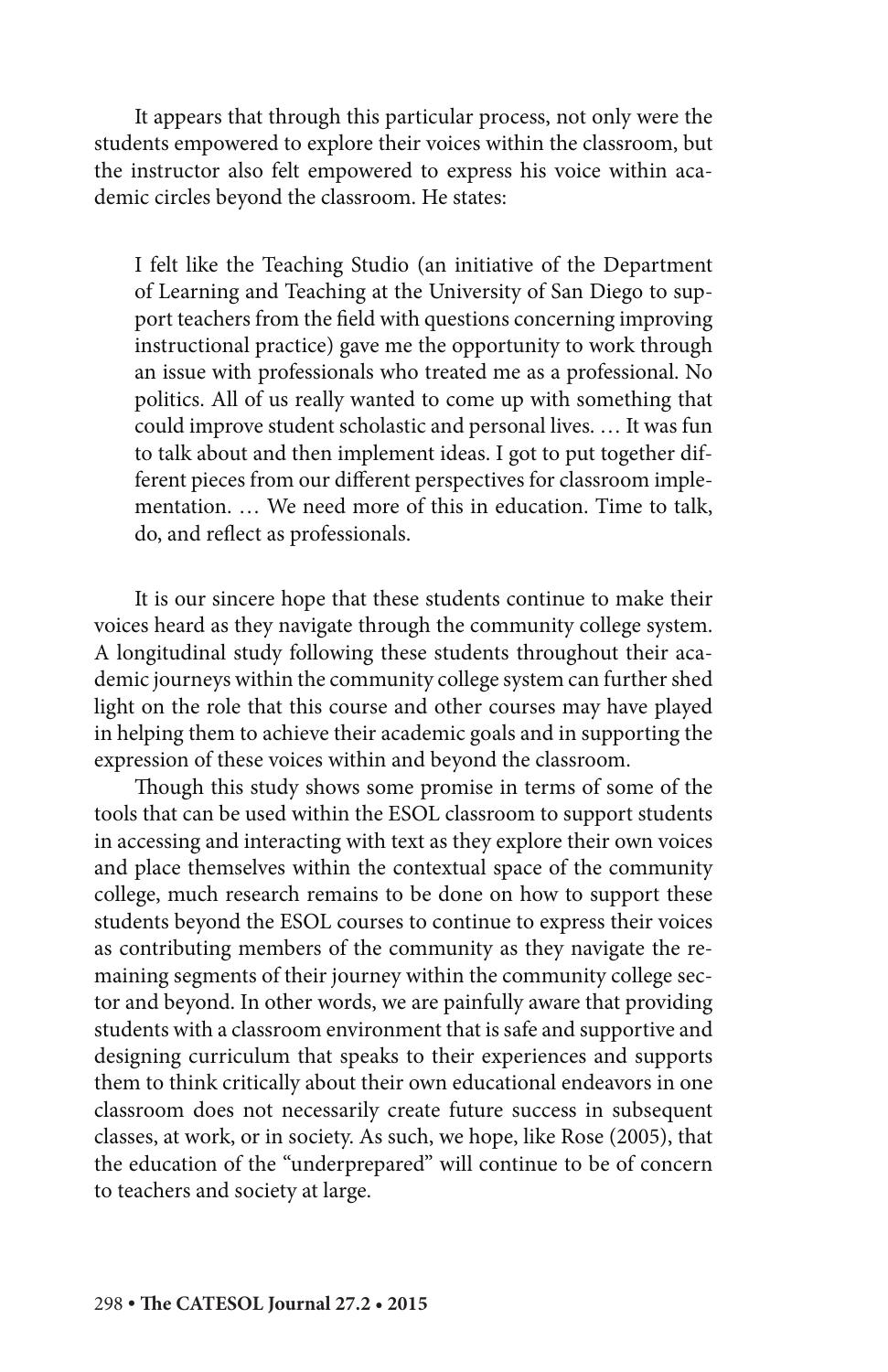## **Acknowledgments**

The authors would like to thank the Teaching Innovation Studio, an initiative of the Department of Learning and Teaching at the University of San Diego led by Dr. Joi Spencer. We would also like to thank Dr. Viviana Alexandrowicz for participating in the studio roundtable discussions. Most of all, we would like to thank the students who participated in this study and helped us to see into their worlds as ESOL students.

## **Authors**

*Sarina Chugani Molina is a faculty member and coordinator of the M.Ed. in TESOL, Literacy, & Culture Program at the University of San Diego. She has 20 years' experience teaching English locally and internationally in a variety of different contexts. Her research interests include TESOL teacher professional development and teaching English as an international language.*

*Mark Manasse, an English and ESOL faculty member at Miramar College, has more than 15 years of teaching experience. He was the ACCE 2010 Continuing Education Person of the Year and a 2012 League for Innovation award winner. He is pursuing his PhD from the University of San Diego.*

## **References**

- Aebersold, J. A., & Field, M. L. (1997). *From reader to reading teacher: Issues and strategies for second language classrooms*. Cambridge, England: Cambridge University Press.
- Bartolome, L. I. (1994). Beyond the methods fetish: Toward a humanizing pedagogy. *Harvard Educational Review, 64*(2), 173-195.
- Blumenthal, A. J. (2002). English as a second language at the community college: An exploration of contexts and concerns. *New Directions for Community Colleges, 2002,* 45-54.
- Cox, R. D. (2009). *The college fear factor: How students and professors misunderstand one another*. Cambridge, MA: Harvard University Press.
- Crookes, G. V. (2013). *Critical ELT in action: Foundations, promises, praxis*. New York, NY: Routledge.
- Crosby, C. R. (2007). *The academic literacies experiences of generation 1.5 learners: How three generation 1.5 learners negotiated various academic literacies contexts in their first year of university study*  (Doctoral dissertation), Ohio State University, Columbus. Retrieved from https://etd.ohiolink.edu/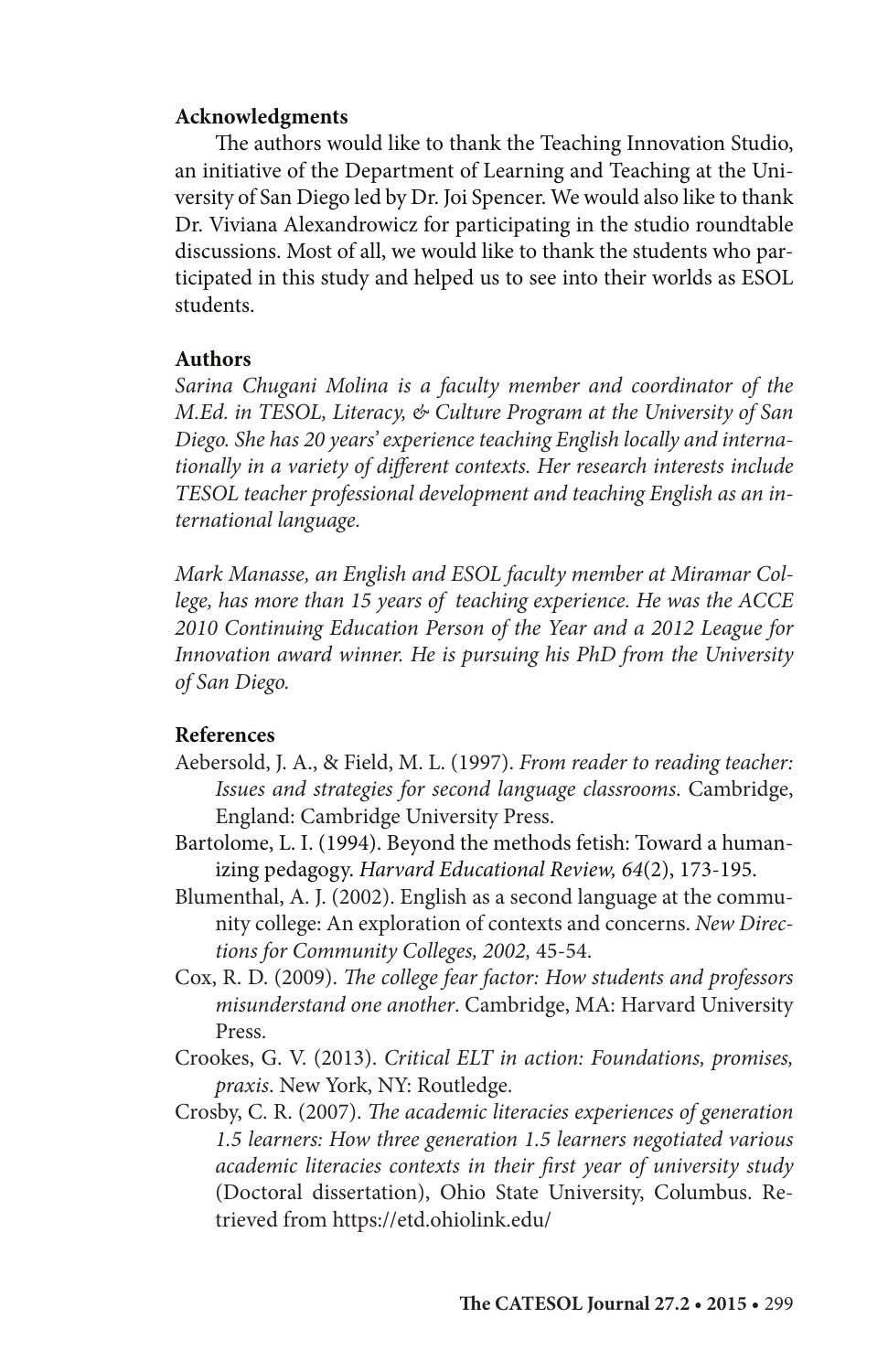- Daniels, H. (1994). *Literature circles: Voice and choice in the studentcentered classroom.* Portland, ME: Stenhouse.
- Delpit, L. (1988). The silenced dialogue: Power and pedagogy in educating other people's children. *Harvard Educational Review, 58*(3), 280-298.
- Dorfman, L. R., & Cappelli, R. (2007). *Mentor texts: Teaching writing through children's literature, K-6.* Portland, ME: Stenhouse.
- Fletcher, R. (2011). *Mentor author, mentor texts: Short texts, craft notes, and practical classroom uses*. Portsmouth, NH: Heinemann.
- Freire, P. (2000). *Pedagogy of the oppressed*. Bedford, England: Bloomsbury Academic.
- Gallagher, K. (2011). *Write like this: Teaching real world writing through modeling and mentor texts*. Portland, ME: Stenhouse.
- Gay, G. (2010). *Culturally responsive teaching: Theory, research and practice* (2nd ed.). New York, NY: Teachers College Press.
- Illowsky, B. (2008). The California basic skills initiative. *New Directions for Community Colleges*, *Winter*(144), 83-91.
- Kumaravadivelu, B. (2008). *Understanding language teaching: From method to postmethod.* Mahwah, NJ: Lawrence Erlbaum.
- Ladson-Billings, G. (2005). Toward a theory of culturally relevant pedagogy. *American Educational Research Association, 32*(3), 465-491.
- Lea, M. R., & Street, B. V. (1998). Student writing in higher education: An academic literacies approach. *Studies in Higher Education*, *23*(2), 157-172.
- Lesmeister, M. B. (2010). Teaching adults to read with reading apprenticeship*. CTE and Literacy*, *February*, 28-33.
- Marcotte, D. E., Bailey, T., Borkoski, C., & Kienzl, G. S. (2005). The returns of a community college education: Evidence from the national education longitudinal survey. *Educational Evaluation and Policy Analysis*, *27*(2), 157-175.
- Masterson, L. C. (2007). Generation 1.5 students: Recognizing an overlooked population. *The Mentor, 9.* Retrieved from http://dus .psu.edu/mentor/old/articles/070228lm.htm
- Melguizo, T., Hagedorn, L. S., & Cypers, S. (2008). Remedial/developmental education and the cost of community college transfer: A Los Angeles County sample. *The Review of Higher Education, 31*(4), 401-431.
- Nieto, S. (2010). *Language, culture, and teaching: Critical perspectives* (2nd ed.). New York, NY: Routledge.
- Ray, K. W. (2006). *Study driven: A framework for planning units of study in the writing workshop*. Portsmounth, NH: Heinemann.